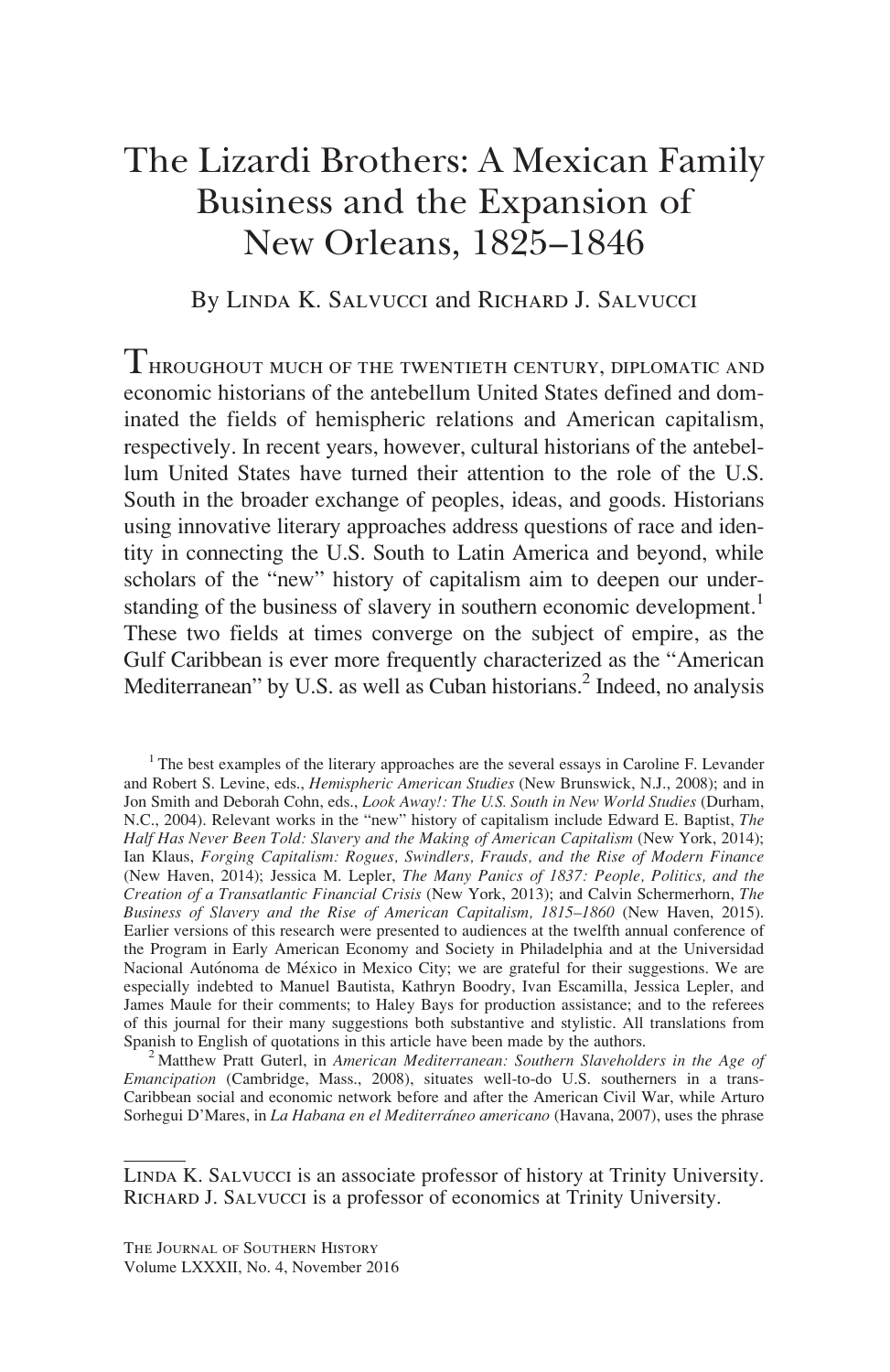of the antebellum United States is complete without integrating perspectives from the southern neighbors themselves—that is, by looking from south to north, rather than reflexively from north to south. In particular, the rapidly changing political and economic landscape of Mexico in the early nineteenth century impacted in highly significant ways the expansion of the U.S. South's premier port, New Orleans. A Mexican family business, the Lizardi Brothers, was at the center of key financial transactions in New Orleans in the 1830s and 1840s. Through the family's transnational business activities in the Americas and Europe, the Lizardi connected New Orleans to Texas, to Mexico and Cuba, and to the Gulf Caribbean and the Atlantic world more generally during this transformative period in the development of global capitalism.

The port of New Orleans played a prominent role in the economic development of the antebellum South and the United States, a role far more complex than just as a point of deposit for the trans-Mississippi Valley.<sup>3</sup> By the 1830s and early 1840s, the city's exports matched or surpassed those of New York in value, although the value of New Orleans's imports remained far below those of eastern cities.<sup>4</sup> The peculiar nature of these imports, especially specie, had monetary implications that far exceeded the absolute size of the import trade and that affected the economy of the nation. Silver specie was a significant component of the U.S. domestic money supply and a source of reserves to the banking system. Because much of the specie arriving in New Orleans originated in trade with Mexico and Spanish Cuba, the nature, mechanisms, and merchant families associated with this exchange take on a special significance.

Among the chief participants in this trade was the Lizardi family, who originated in Veracruz, Mexico. Strikingly, the Lizardi maintained their involvement in the United States even as they functioned

to focus on the Caribbean nodes of Havana and Veracruz. On the characterization of this region, see also Lester D. Langley, Struggle for the American Mediterranean: United States–European Rivalry in the Gulf-Caribbean, 1776–1904 (Athens, Ga., 1976), ix–x.<br><sup>3</sup> The standard treatment remains George D. Green, *Finance and Economic Development in* 

the Old South: Louisiana Banking, 1804–1861 (Stanford, 1972). Also see Richard Holcombe Kilbourne Jr., Debt, Investment, Slaves: Credit Relations in East Feliciana Parish, Louisiana, 1825–1885 (Tuscaloosa, 1995); and Richard Holcombe Kilbourne Jr., Slave Agriculture and Financial Markets in Antebellum America: The Bank of the United States in Mississippi, 1831– 1852 (London, 2006). Two recent treatments of the antebellum period are Scott P. Marler, The Merchants' Capital: New Orleans and the Political Economy of the Nineteenth-Century South (New York, 2013); and Lepler, Many Panics of 1837. Walter Johnson, in River of Dark Dreams: Slavery and Empire in the Cotton Kingdom (Cambridge, Mass., 2013), does connect New Orleans's extensive river hinterland to the wider Atlantic world.

 $^4$  First Century of National Existence: The United States as They Were and Are . . . (Hartford, Conn., 1873), 182.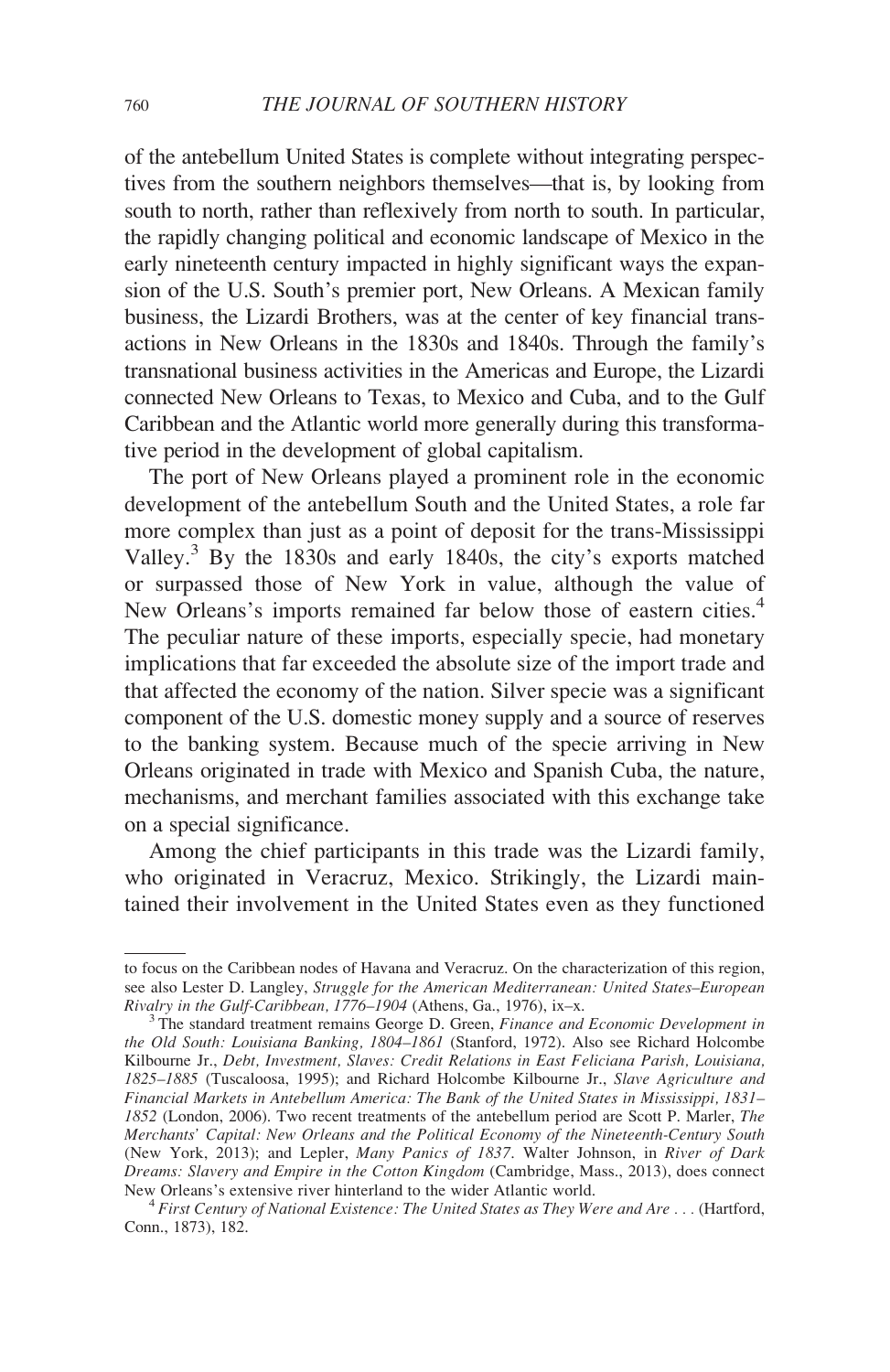as major financiers to the First Mexican Republic (1824–1835), also known formally as the Federation. Since money is fungible, the profits that the Lizardi gained from their activities in Mexico financed and supported their activities in New Orleans. For this reason, the Lizardi and their Mexican connections deserve particular attention.<sup>5</sup> With the exception of Antonio López de Santa Anna, with whom the Lizardi had an intimate connection, there were no Mexicans of greater importance for the United States in the 1830s and early 1840s than the Lizardi family. They were an integral part, however briefly, of the history of capitalism in the United States, especially during the Panic of 1837, the most disruptive financial crisis of the antebellum U.S. economy. Although historians of the United States often mention the Lizardi and their importance, Mexican history and its sources, on the one hand, and the local records of Louisiana, on the other, allow for a fuller understanding of the family's origins, activities, and influence during this critical period.

While focusing on the Lizardi places Mexico and Mexican players firmly at the center of local, regional, national, and international dealings, the family's deliberately opaque actions and sketchy records are obstacles to producing a complete picture of their complex transactions. References to the Lizardi sometimes appear in studies of the southern economy, but there exists no systematic account of the family and their interests, occupations, and investments.<sup>6</sup> The Lizardi frequently operated at the margins of, or even beyond, what was then poorly defined law. Contemporaries were accustomed to the fact that cases involving the Lizardi tended to disappear from the archives.<sup>7</sup> The way that the Lizardi made their money often depended on confidential information and, in Mexico, on an extensive network of government contacts. Few of these individuals were eager to acknowledge their roles, for when they did so, they exposed themselves to intense partisan criticism, at the very least. Since the Lizardi usually hedged against unfavorable political outcomes, some of their actions could well be viewed as

 $<sup>5</sup>$  Angels Solà i Parera points out that there exists no extensive study of capital movements</sup> between Mexico and New Orleans. See Angels Solà i Parera, "La independencia mexicana y la salida de capitales de españoles residentes en México (1810-1830)," in Manuel González Portilla, Jordi Maluquer de Motes, and Borja de Riquer Permanyer, eds., *Industrialización y nacionalismo: Análisis comparativos* (Barcelona, 1985), 339–53, esp. 346.

<sup>&</sup>lt;sup>6</sup> For example, Calvin Schermerhorn succinctly identifies the Lizardi Brothers as an "international banking firm." Schermerhorn, *Business of Slavery*, 104 (quotation), 109, 118–20.

lueyes, decretos y convenios relativos a la deuda estrangera, que se reunen para la fácil inteligencia del dictámen de la comisión de crédito público de la Cámara de Diputados (Mexico City, [1848]), lxiii.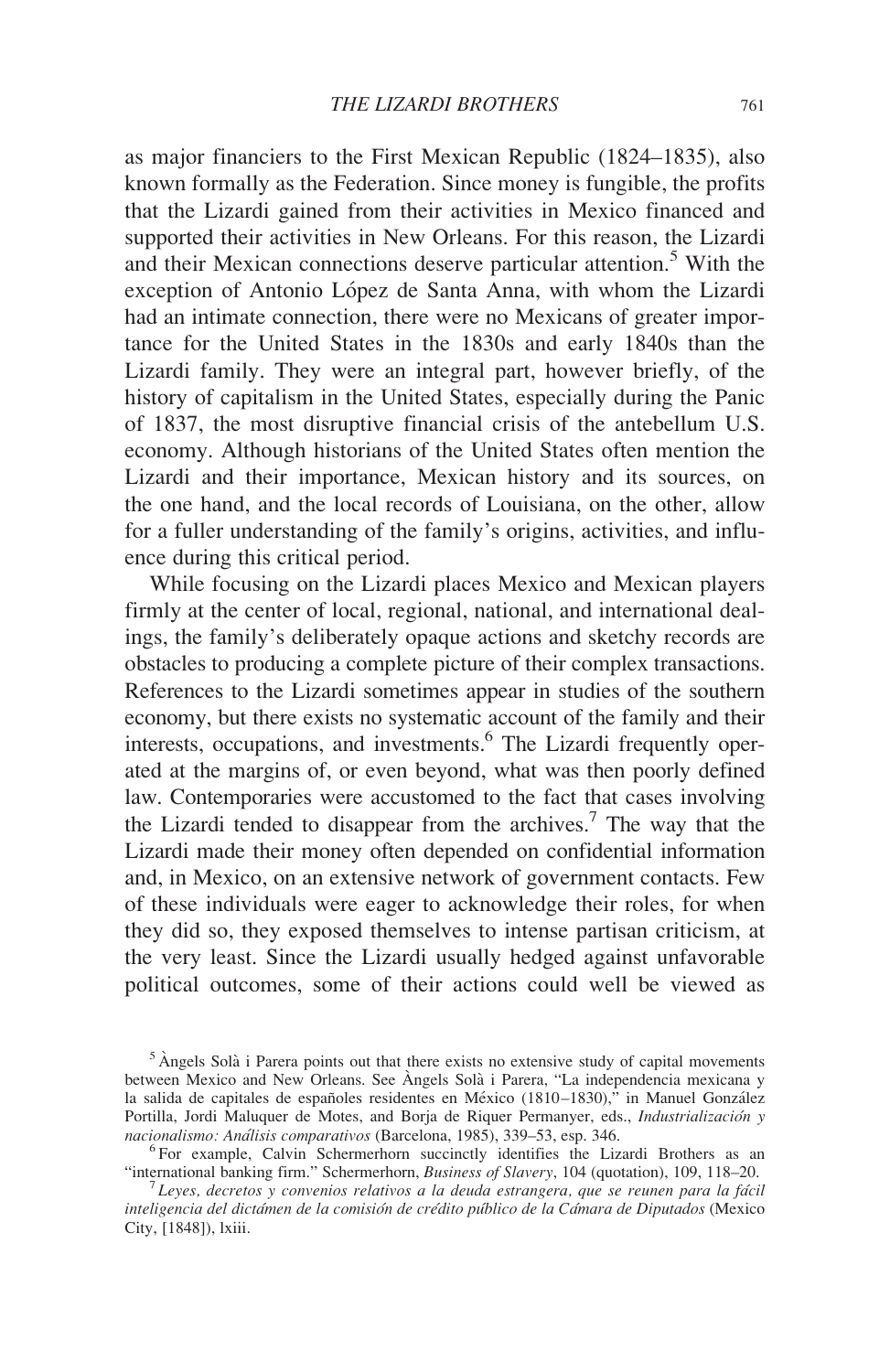verging on the treasonous. They may have been "patriots" in the fluid and shifting context of a given moment, but they were bankers first, used to breaking the law and avoiding detection. The implications for the historical record of the Lizardi firms' lack of transparency are clear. Sources are incomplete, difficult, and disorganized; gaps invariably remain.

A reconstruction and analysis of international sources nonetheless yields several insights into the U.S. South's economic relationship with its southern neighbors, particularly Mexico and Cuba. From what were modest beginnings in the port of Veracruz in the 1750s, the Lizardi went on to play a central role in the real estate, financial, and mercantile markets of New Orleans and its environs in the 1830s and early 1840s. The firm they started in New Orleans, known simply as the Lizardi Brothers, was mentioned in the contemporary press in the same breath, if not precisely the same rank, as the family bank of the Rothschilds.<sup>8</sup> Relative to the size of the economy, the Lizardi were effectively, in modern terms, modest billionaires, operating the seventh-largest acceptance house (a firm that lent on bills of lading or accepted drafts in commodity transactions) in the world in  $1836$ . However, around this very year, they began to move financial assets from greater New Orleans to England and to Europe.<sup>10</sup> What might be termed the Mexican period of New Orleans was over once Spain had finally accepted the reality of Mexican independence. Spain's tardy but eventual diplomatic recognition of Mexico in 1837 deprived New Orleans of its role as a neutral intermediary, as direct trade between independent Mexico and colonial Cuba, still a part of the Spanish empire, could then resume.<sup>11</sup> But during the period of the

<sup>8</sup> London Circular to Bankers, October 7, 1836, p. 100. The Lizardi family managed a complex array of fluid partnerships and firms. In this article, for convenience these enterprises

<sup>&</sup>lt;sup>9</sup> Stanley Chapman, *The Rise of Merchant Banking* (London, 1984), 11–12, 41. 1<sup>10</sup> Manuel Julian de Lizardi to José María Luis Mora, July 12, 1838, José María Luis Mora Papers, 1795–1856 (Benson Latin American Collection, General Libraries, University of Texas at Austin); also available online in the José María Luis Mora Digital Archive, http://lanic.utexas.edu/ project/mora/correspondence/HTML2/files/assets/basic-html/#233. This letter seems to indicate that the entire Lizardi family was in Europe by mid-1838.

 $11$  On merchants' dashed hopes to continue direct trade between Havana and Veracruz at the outset of the wars for independence, see Barbara H. Stein and Stanley J. Stein, Crisis in an Atlantic Empire: Spain and New Spain, 1808–1810 (Baltimore, 2014), 162–90, esp. 176–77. There had been considerable momentum in this direction, but subsequent political disruptions, which severed the mainland colonies from the metropole but kept the Caribbean islands as part of the Spanish empire, proved to benefit New Orleans, as it became the middle leg of a pseudotriangular trade. For the specific regulations regarding Mexico and Cuba, see José María Bocanegra, Memorias para la historia de México independiente, 1822-1846 (3 vols., 1892; reprint, Mexico City, 1986), 1:278–80.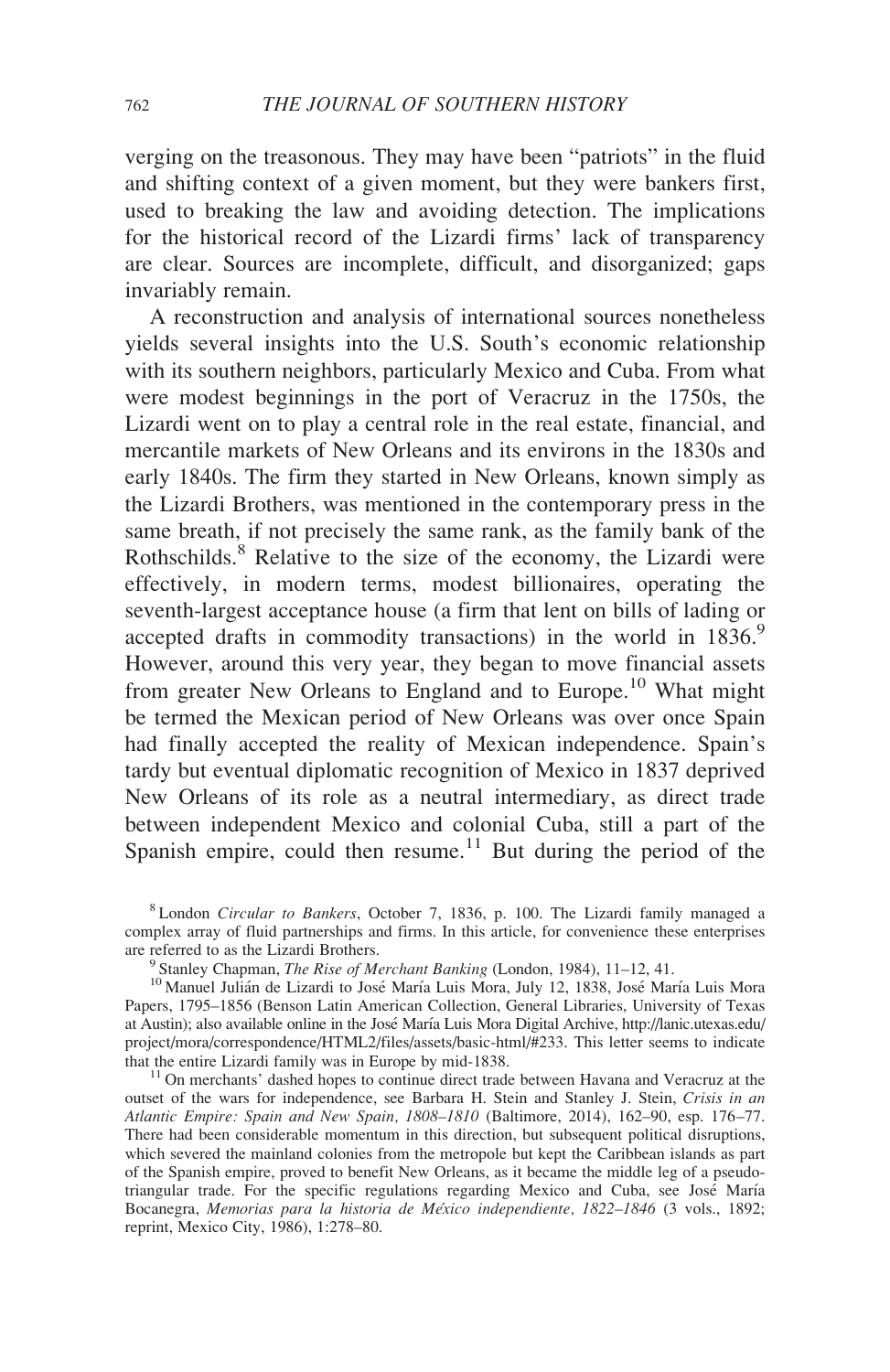First Mexican Republic, the Louisiana port was able to prosper in its dual role as a staging area for the Texas Revolution and, more important, as the port of entry and distribution center for silver from Mexico and Cuba.

Both capital and commodity, silver was an unusual import. It provided the reserves to the banking system and, as high-powered money, became the basis on which subsequent loans were made. As a by-product, it also supported the circulating medium (banknotes) that made commercial exchange possible. Hence, silver's importance was out of proportion to the absolute volume of its import, since it possessed a multiplier effect.<sup>12</sup> Until the Panic of 1837, New Orleans integrated the economies of the Gulf Caribbean and the U.S. South. The Lizardi may have preferred to operate in the shadows, but the impact of their activities was far-reaching.

The Lizardi story begins with the drama of expulsion and exile. In the late 1820s, for reasons related to the internal politics of newly independent Mexico, numerous immigrant Spaniards and their families, the Lizardi among them, were expelled. A surprising number took up residence in New Orleans, which became home to fully half of those affected by the Mexican laws of expulsion of 1827 and 1829.<sup>13</sup> Because their political allegiance to the new Mexican republic was considered dubious, they were monitored carefully by both Spain and Mexico, and thus we know a good deal about them as a group.

Of those who identified a trade or profession, more than half were merchants. Some, such as the merchant-planter Gabriel Yermo, the onetime leader of the plot to overthrow the Spanish viceroy Jose´ Iturrigaray (1803–1808) in Mexico, were figures of genuine notoriety and stature. Many others were simply anonymous individuals caught up in the currents of bitter partisanship that accompanied the halting establishment of a republican government. There was even a group of orphaned children and former servants of those who had died in exile in New Orleans, for whom the government in Mexico had a lingering sense of financial responsibility. Most of those who were expelled were neither destitute nor fabulously wealthy, but many were prosperous.<sup>14</sup>

Among this number was a certain "D. José Javier de Olazábal, merchant of Veracruz, believed to be a partisan of the so-called

<sup>&</sup>lt;sup>12</sup> Ronald I. McKinnon, *Money and Capital in Economic Development* (Washington, D.C., 1973). <sup>13</sup> Harold D. Sims, *La expulsión de los españoles de México (1821–1828)* (Mexico City, 1974). 225–29.

 $14$ <sup>14</sup> Jesús Ruiz de Gordejuela Urquijo, La expulsión de los españoles de México y su destino incierto, 1821-1836 (Seville, 2006), 49-50, 98-119; New Orleans La Abeja, August 28, 1830, p. [4].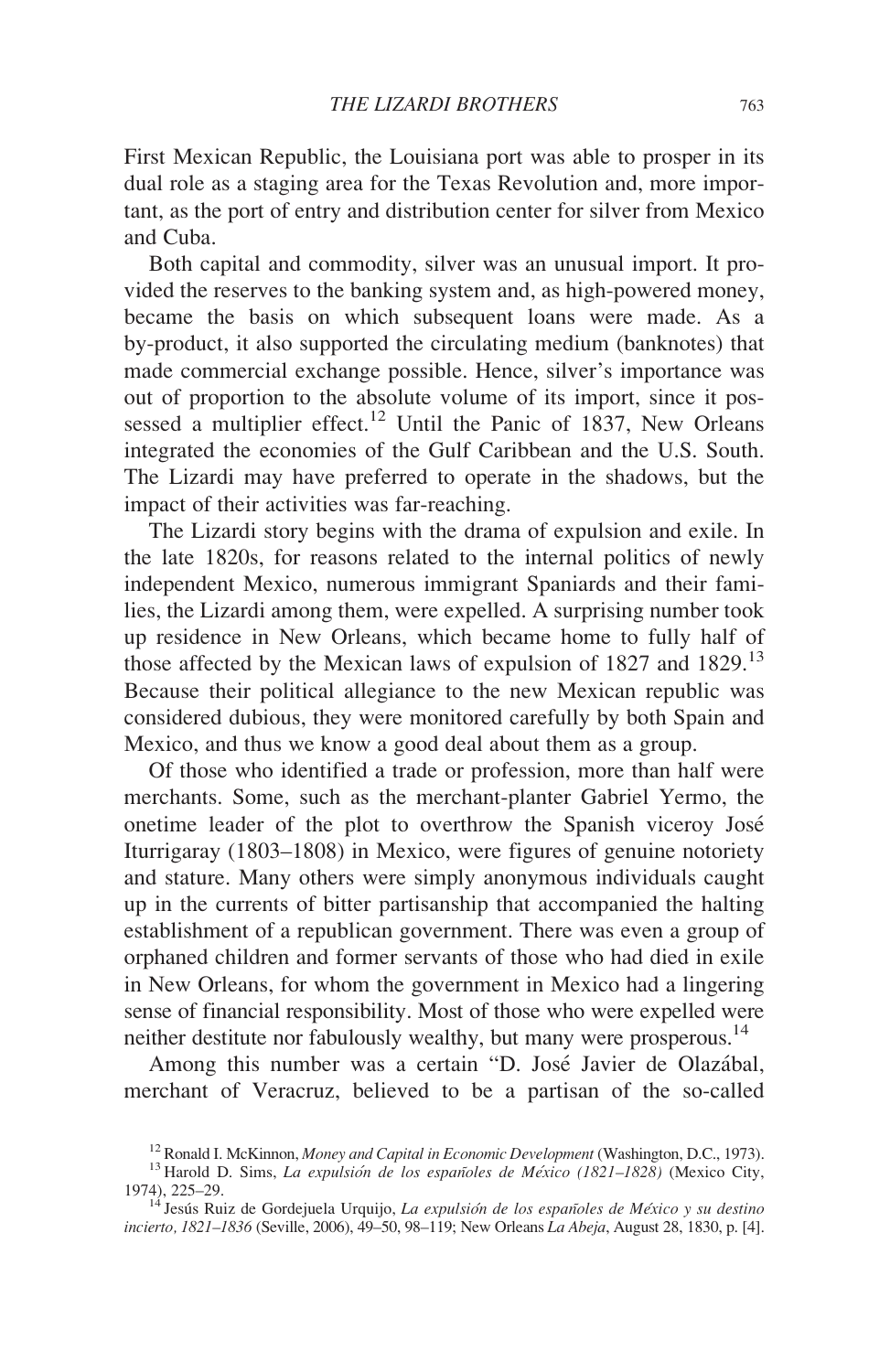independence," as the Spanish minister to the United States, Francisco Tacón, characterized him.<sup>15</sup> Olazábal was the Lizardi brothers' stepfather and their commercial partner from 1824 onward, as they set themselves up in New Orleans.<sup>16</sup> In 1819 Olazábal had suggested that he no longer thought Spain was up to operating a successful colony in Mexico. As he wrote to a corresponding merchant in Cádiz, "the old mercantile system [with Cádiz] is beyond our power to reestablish. Another, more potent influence is working for its demise. And, that, of necessity, demands we establish a new order of things."<sup>17</sup> Yet by 1821, this sentiment, if unchanged, was more nuanced. "There is little doubt that the desire for absolute independence has spread throughout the Kingdom [of New Spain] and its inhabitants like lightning," Olaza´bal observed. But independence to Olaza´bal meant summoning a Bourbon prince to hold court in Mexico, someone whose calming presence would put an end to the factionalism that portended "spilling of rivers of blood." "Liberty," asserted Olazábal, meant little more than the "el populacho [lower orders] . . . killing gachupines [European Spaniards] and stealing their goods." "I see no reason for Spain to undertake to hold on to the Americas, because they could be of no benefit, and never have been," he wrote.<sup>18</sup> If self-preservation were treason, then Olazábal intended to make the most of it.

And make the most of it he did. Olaza<sup>bal</sup> was not shy about making a profit from the financial straits of independent Mexico. His first public appearance was in 1823, playing the very risky game of offering financing to Mexico's self-proclaimed royalty, Emperor Agustín Iturbide. As fate would have it, Olazábal did not make a success of the venture. He ended up, by his own account at least, as one of the many hard-pressed "legacy" creditors to the newly installed Mexican Republic after Iturbide's demise in 1824. The republic summarily

<sup>&</sup>lt;sup>15</sup> Gordejuela, La expulsión de los españoles de México y su destino incierto, 119–20 (quotation on 120). For the expulsion of Olazábal, see Mexico City El Telégrafo, February 11, 1833, pp. 1–2. Although originally slated to be expelled, Olazábal was granted an exception, which he declined. Alberto María Carreño, Los españoles en el México independiente (un siglo de beneficencia) (Mexico City, 1942), 402.

<sup>&</sup>lt;sup>16</sup> Will of José Javier de Olazábal of Veracruz, Prob 11/1825/29 (National Archives, Kew, U.K.; hereinafter cited as NAUK). Olazábal first gave his will to a notary in Veracruz before he left in 1829. On December 24, 1832, Hugh Dick, a British consular official there, attested to the translation of the original and certified it. The will was certified by a scrivener in London on October 21, 1833, and was "proved" in December 1833.

<sup>&</sup>lt;sup>17</sup> José Javier Olazábal to Ysidro de Zulueta, May 8, 1819, Letters of José Juan [sic] Olazábal (Bancroft Library, University of California, Berkeley); hereinafter cited as Olazábal-Lizardi Letterbook.

<sup>&</sup>lt;sup>18</sup> José Javier Olazábal to Miguel Joaquín Mayora, December 16, 1821, Olazábal-Lizardi Letterbook.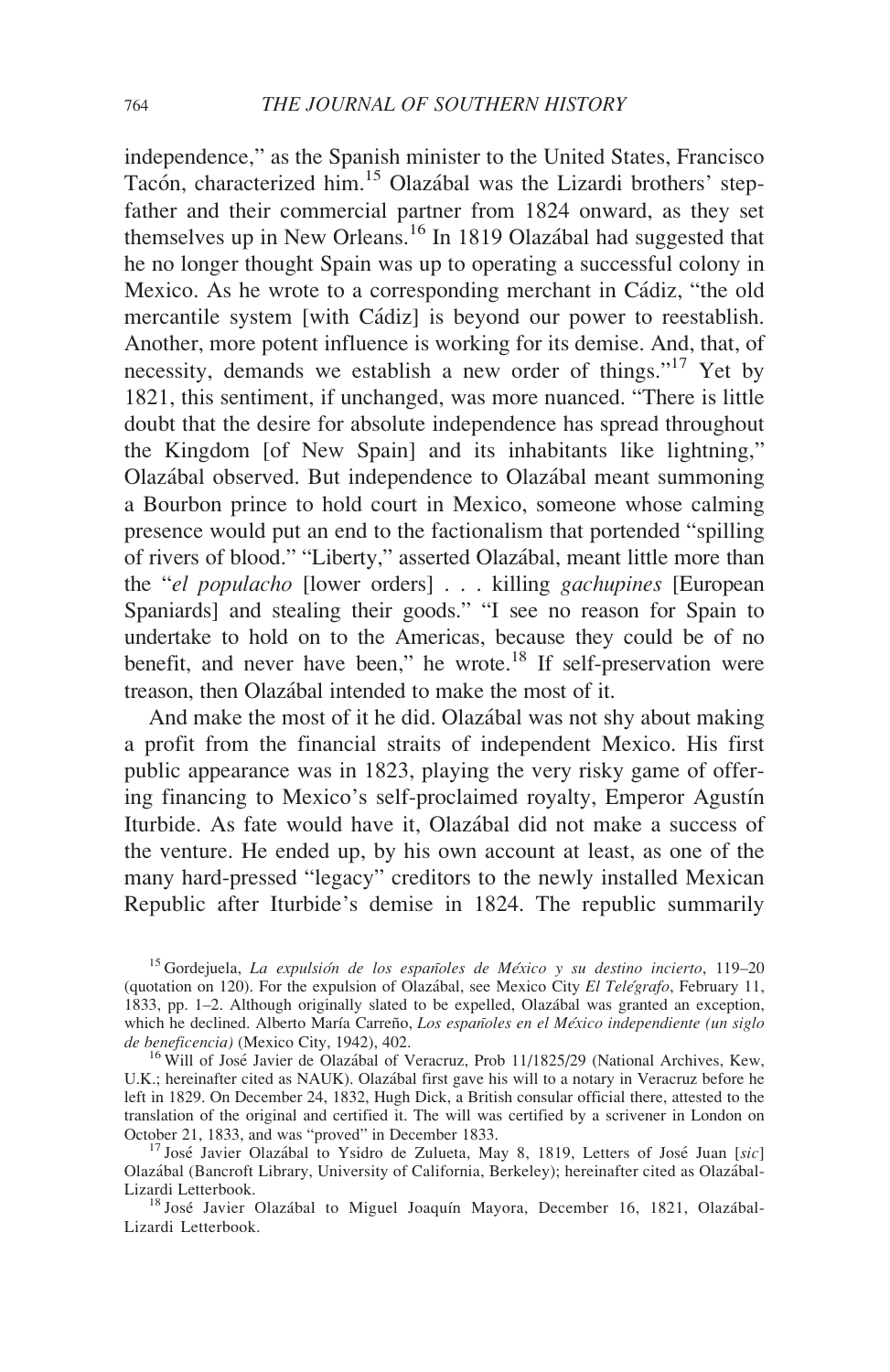"settled" these debts by promptly expelling their claimants, including Olaza´bal, from its boundaries. These "Spaniards" spent a good part of the 1820s trying to get their money out of Mexico when they could. They either got their money out, or they lost it. To this activity, too, Olazábal was no stranger.<sup>19</sup>

Beyond Olazábal's status as an aggrieved creditor of the First Mexican Republic, his family ties to the Lizardi underscore his relevance to what was about to transpire in New Orleans. Olazábal was the brother-in-law of Francisco de Borja Migoni, who was successively both Emperor Iturbide's and first Mexican president Guadalupe Victoria's agent for the negotiation of a sovereign loan for Mexico from English capitalists in the early 1820s. (This loan was arguably the single most decisive financial fiasco of the early Mexican repub $lic.)^{20}$  Migoni was a successful and wealthy merchant based in London, but his immediate family was from Veracruz.<sup>21</sup> His sister, María Nicolasa Migoni, resided there and contracted a first marriage in Veracruz in 1789 with Miguel de Lizardi Echave (1750–1803). From this marriage came a son who became the principal person of the Lizardi family enterprises, Manuel Julián de Lizardi y Migoni (born circa 1802). There were at least two other brothers who survived childhood: Miguel de Lizardi y Migoni (born circa 1799) and Francisco de Paula de Lizardi y Migoni (born 1800). After the death of her first husband in 1803, their mother married Jose´ Javier Olazábal. (See Figure 1.)<sup>22</sup>

<sup>&</sup>lt;sup>19</sup> Richard J. Salvucci, *Politics, Markets, and Mexico's "London Debt,"*  $1823-1887$  (New York, 2009), 28-44, esp. 30-31, 36-37.

 $^{20}$ Ibid., 43–44; Gordejuela, La expulsión de los españoles de México y su destino incierto,

 $\frac{21}{10}$  Will of Francisco de Borja Migoni, June 27, 1831, Prob 11/1793/151 (NAUK).<br><sup>22</sup> For much help with the complicated genealogies of the families discussed here, we are indebted to Gustavo Diez de Bonilla C, a Lizardi descendant, who has shared his work with us. He names two other Lizardi sons from the same generation who apparently died in childhood, Jose´ Miguel (born 1793) and Jose´ Indalecio (born 1797). We have also made use of the detailed genealogical research carried out by Javier Sánchiz Ruiz of the Instituto de Investigaciones Historícas of the Universidad Nacional Autónoma de México in collaboration with Víctor Gayol of the Centro de Estudios Históricos of El Colegio de Michoacán. See http://gw.geneanet.org/ sanchiz. The Lizardi Brothers are sometimes confused with the firm Lazard Frères, which, by strange coincidence, also operated in New Orleans in the late 1840s, founded by immigrant Alsatian Jewish brothers. For the story of this firm, see William D. Cohan, The Last Tycoons: The Secret History of Lazard Frères & Co. (New York, 2007). The Lizardi are also often misidentified as Cuban. For example, when Gustavo Diez de Bonilla C recently visited the Merieult House (today, part of the Historic New Orleans Collection), staff insisted that the Lizardi were Cuban. When he shared some of his own extensive research from Mexico, they still expressed disbelief. See Gustavo Diez de Bonilla C to Richard Salvucci, August 3, 2015, personal correspondence in possession of the authors.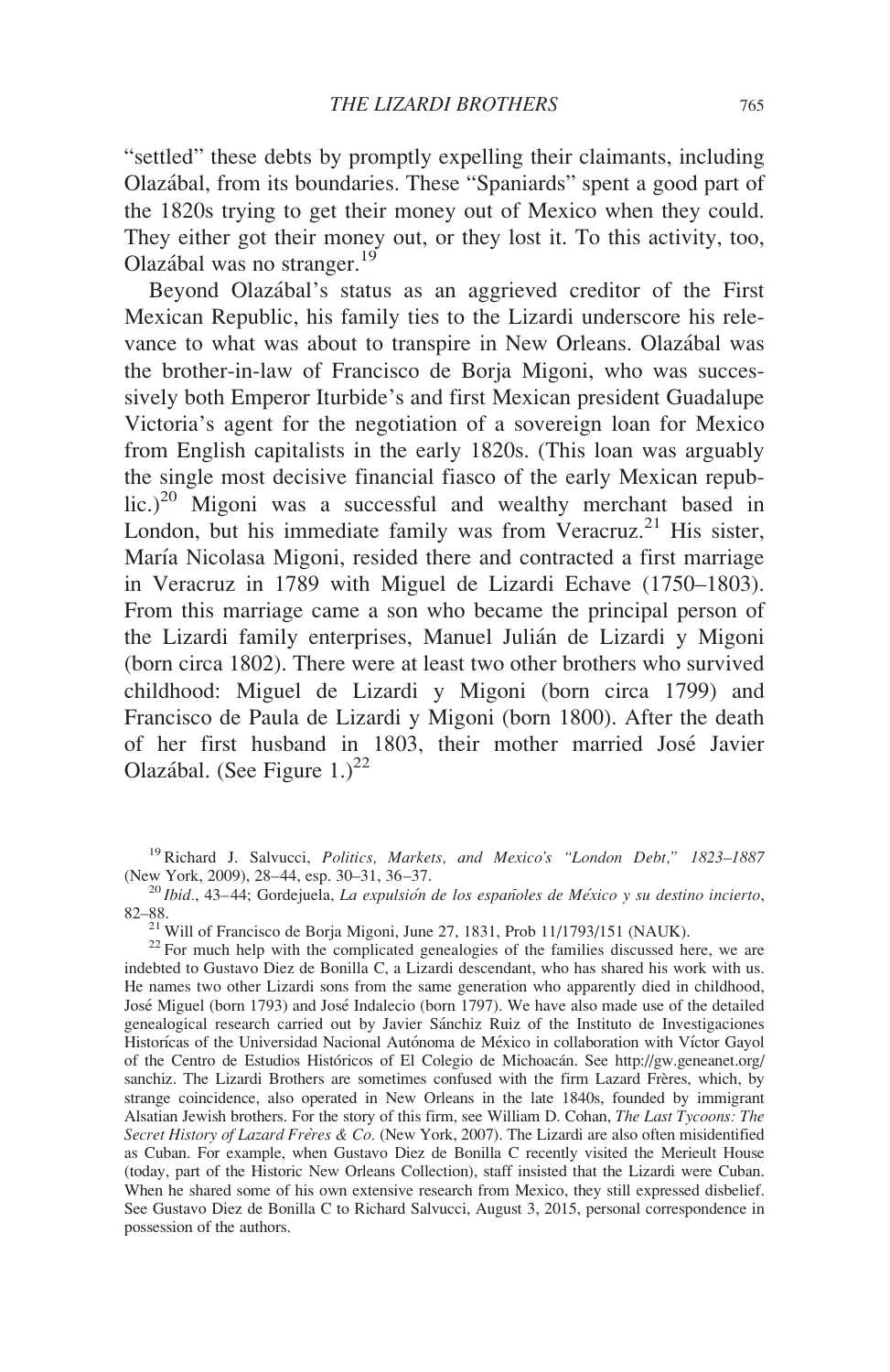#### FIGURE 1



THE LIZARDI FAMILY

These were the members of the founding generation in New Orleans of the Lizardi Brothers. The presence of the Olaza´bal-Lizardi-Migoni family in New Orleans in late 1829 was the result of a number of circumstances. For one, the movement of expelled Spaniards from Mexico to New Orleans was accompanied by the opening up of a long-standing commercial connection between Veracruz and the former Spanish colony of La Luisiana. Manuel Julián de Lizardi ostensibly entered the United States on August 13, 1829, although this date later became the subject of a heated legal dispute involving a great deal of money. The Lizardi family even may have owned land as early as 1825 in Plaquemines Parish.23

When Manuel Julián de Lizardi became a naturalized citizen of the United States in 1833, he presented two witnesses. One was Antonio María Pintado, partner in a shell company created by Olazábal. The other was Edmond J. Forstall, another business partner. Both

<sup>&</sup>lt;sup>23</sup> House Miscellaneous Documents, 53 Cong., 2 Sess., No. 212: John Bassett Moore, History and Digest of the International Arbitrations to Which the United States Has Been a Party . . . (Serial 3267; 6 vols., Washington, D.C., 1898), 3:2589; "Estate of M. J. de Lizardi," Case No. 149, June 22, 1876, United States and Mexico Claims Commission, 1868–1877, Vol. 4, pp. 372–95, Box 54, Series 4, Carnegie Endowment for International Peace Pamphlet and Microfilm Collection, MS 2110 (Special Collections, Gelman Library, George Washington University, Washington, D.C.). In this land case, the Lizardi Brothers claimed that they had owned property in Plaquemines Parish since 1825, but a search of the archives of Plaquemines Parish turned up no evidence of such ownership, leading us to speculate that the property may have been held under another name. In any event, whatever property the Lizardi Brothers held in Louisiana before 1825 could not have been a great deal, for there is little or no evidence of their active involvement in commerce in New Orleans before 1824.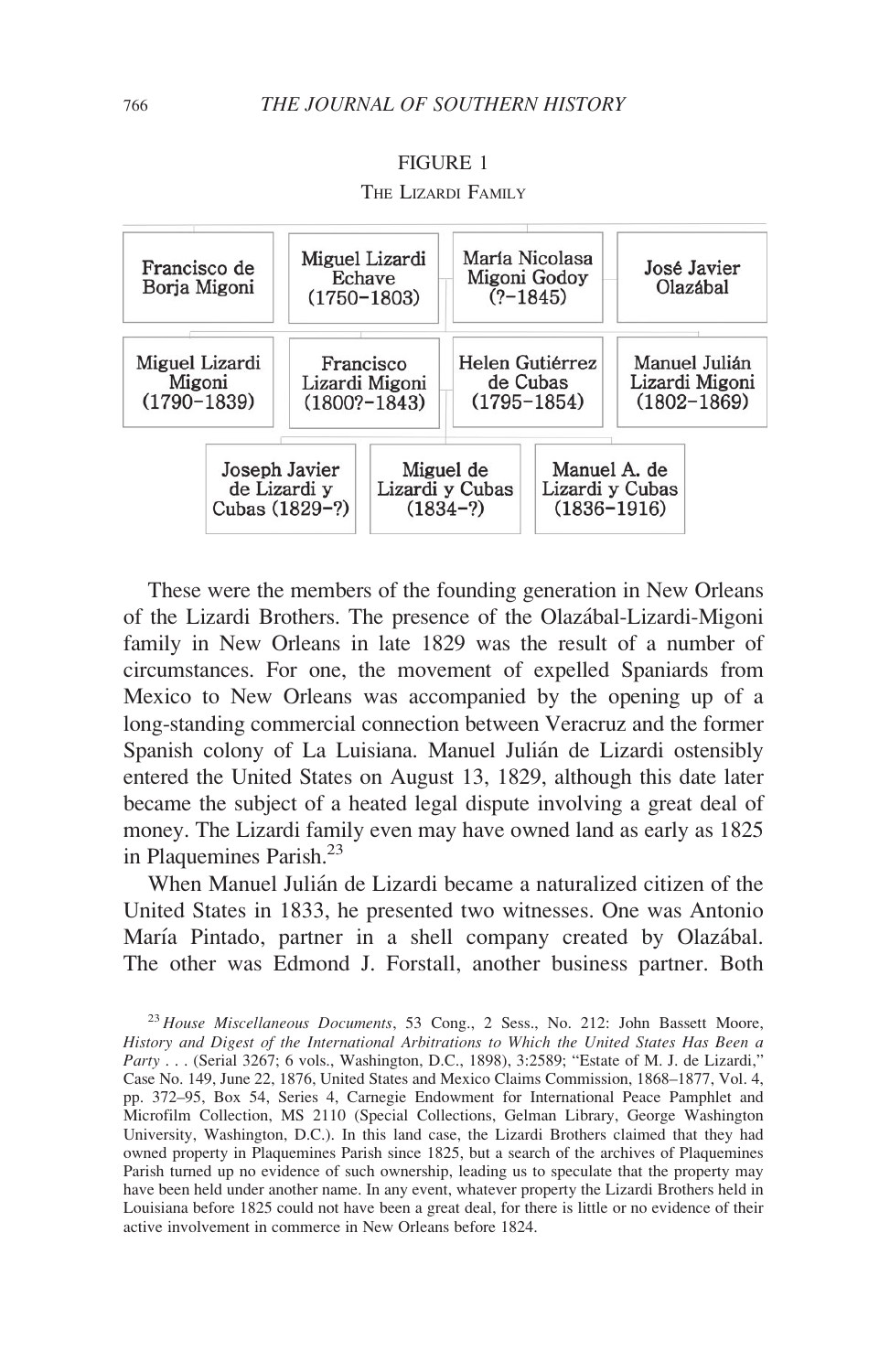apparently lied about how long Lizardi had been in the United States. It might have been a small matter, except for the fact that the naturalization law of the time required five years' residence. Lizardi had been in the United States for four, a deception that would cost the family dearly decades later when the status of a claim that Lizardi had filed against Mexico as a citizen of the United States was at stake.<sup>24</sup> But it is Forstall's presence that reveals Lizardi's links to a more developed network of commercial associations. When Louisiana was under French control, there was a growing, if illicit, trade with Spanish possessions in the Caribbean, particularly after the 1730s. As one planter in Louisiana remarked, "our commerce had prospered by the circulation of Spanish money." One historian who has constructed a sample of shipping between 1735 and 1763 from New Orleans finds a significant trade with the Spanish colonies in general, and with the port of Veracruz in particular. A New Orleans merchant who regularly traded with Veracruz and operated a branch of the family business there was Nicolas Forstall.<sup>25</sup> Forstall (born 1727) was a native of Martinique but spent his later years in Spanish Louisiana as an alcalde (resident justice) in New Orleans. He was a direct ancestor of Edmond J. Forstall (born 1794), who was thirty-nine years old when he bore false witness for Manuel Julián de Lizardi. The Forstall and Lizardi families saw their interests intermingle over the coming years, with Edmond Forstall becoming progressively important in the commercial, financial, and economic life of New Orleans and Louisiana. Both families had been connected to trade and commerce in eighteenth-century Veracruz. Their connection prospered in Louisiana in a complex web of overlapping interests and relations that makes the social prominence of the Forstalls and the relative obscurity of the Lizardi one of the more puzzling contrasts in the history of antebellum Louisiana.<sup>26</sup>

The Lizardi fortunes in Veracruz had been rooted in international trade. Yet even if the remote origins of the business are murky, by the

 $24$  Moore, History and Digest, 3:2589; "An Act to establish a uniform law of Naturalization," 2 Stat. 153 (April 14, 1802). Olaza´bal's will disclosed that his partnership Pintado Rivas and Co. had no assets other than those he himself had funded. Will of José Javier de Olazábal of Veracruz, Prob 11/1825/29 (NAUK).<br><sup>25</sup> Shannon Lee Dawdy, *Building the Devil's Empire: French Colonial New Orleans* 

<sup>(</sup>Chicago, 2008), 116–21 (quotation on 119), 131. Also see John G. Clark, New Orleans, 1718–1812: An Economic History (Baton Rouge, 1970), 141–42.

 $\frac{26}{26}$  On the Forstall "dynasty," see Herman de Bachellé Seebold, Old Louisiana Plantation Homes and Family Trees (2 vols.; New Orleans, 1941), 2:11–15 (quotation on 13); Robert E. Roeder, "Merchants of Ante-Bellum New Orleans," Explorations in Entrepreneurial History, 10 (April 1958), 113–22; and Irene D. Neu, "Edmond Jean Forstall and Louisiana Banking," Explorations in Economic History, 7 (Summer 1970), 383–98. Edmond J. Forstall was well known as the author of the Louisiana Bank Act of 1842.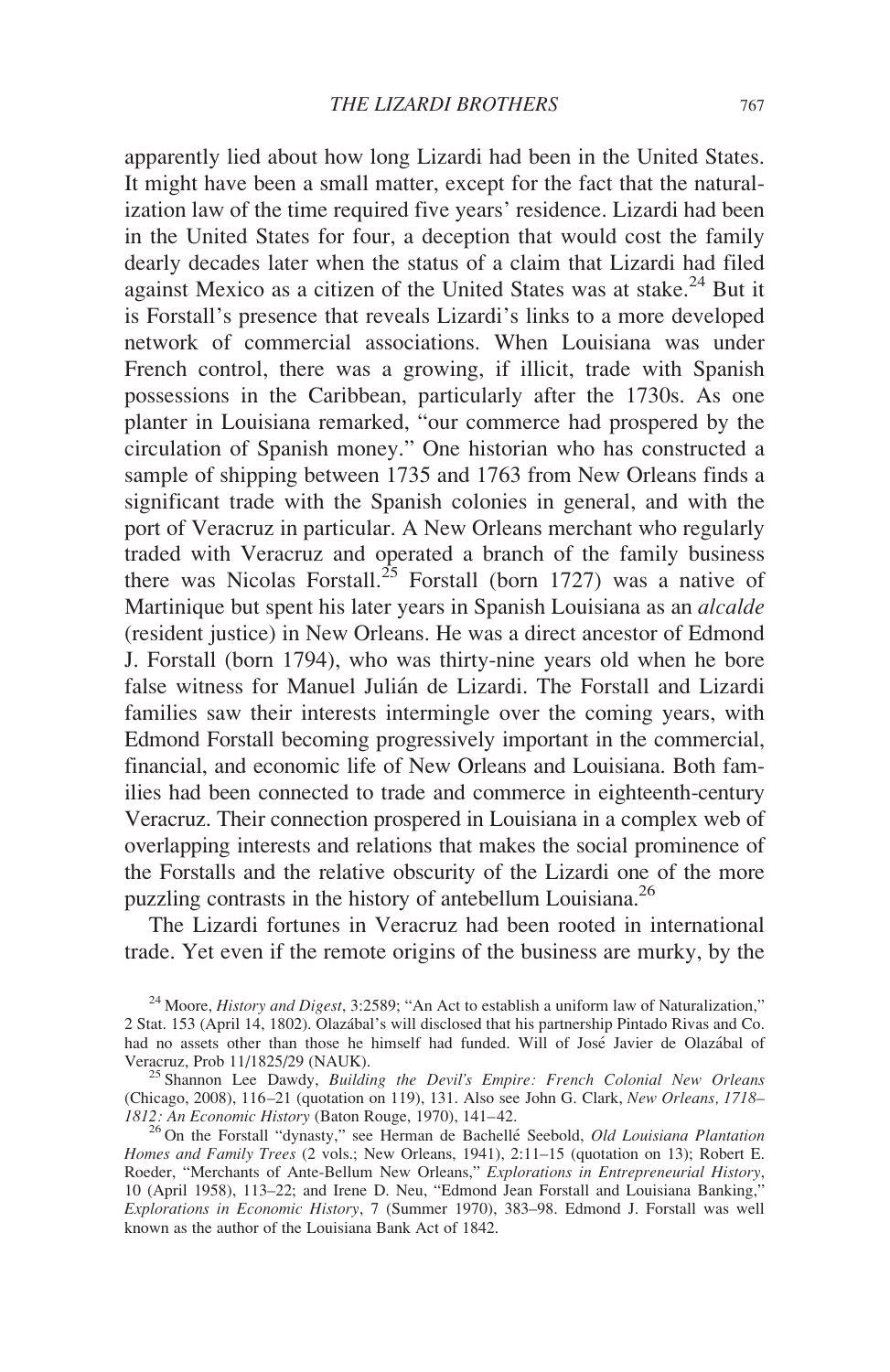time the consulado (merchant guild) of Veracruz was established in 1795, Miguel de Lizardi Echave, biological father of the first generation of Lizardi brothers in New Orleans, was prominent enough to be listed as one of the founding members. Along with Tomás Murphy, Pedro Miguel de Echeverría, and others, Lizardi Echave guaranteed the bonds of ships from the United States putting into the port. He formed close business relations with elite lenders in Mexico City, such as the Marqués de Rivas Cacho. And, crucially, he worked hand in glove with the political hierarchy of the provincial intendancy, guaranteeing tax payments and tribute collections, negotiating business matters for royal officials, and even forming close personal ties with the provincial governor, José García Dávila, and his assistant.<sup>27</sup> But Lizardi Echave died in 1803, at about fifty-three years of age, allegedly bankrupt according to Olaza´bal, and perhaps a victim of the commercial vicissitudes that afflicted Mexico during the Napoleonic Wars. He left his wife, María Nicolasa Migoni, and the three surviving young sons.28 By 1824, when all three Lizardi brothers had reached their twenties, their stepfather, José Javier Olazábal, brought them into the business.

The precise theater of Manuel Julián de Lizardi y Migoni's activities is significant in judging the origins of his, if not the Lizardi Brothers' joint fortunes. It is reasonably clear that part of the wealth

<sup>&</sup>lt;sup>27</sup> This reconstruction of Miguel de Lizardi Echave's activities is based on a sampling of the notarial records of Xalapa (Archivos Notariales de el Universidad Veracruzana, Xalapa, Mexico); hereinafter cited as Xalapa notarial records. See in particular the following documents dating from 1788 through 1803: 1\_1800\_17851; 1\_1802\_18856; 1\_1803\_18987; 27\_1788\_141229; 27\_1789\_14180; 27\_1789\_14404; 27\_1793\_14978; 27\_1793\_14983; 27\_1795\_15306; 27\_1795\_ 15447; and 27\_1799\_16513. For Miguel de Lizardi Echave as a founding member of the Veracruz consulado, see Real Cédula de erección del Consulado de Veracruz, expedida en Aranjuez a XVIII de enero de MDCCXCV (Madrid, 1795), 34 (Biblioteca Digital Hispánica, Biblioteca Nacional de España), http://bdh-rd.bne.es/viewer.vm?id=0000064755&page=1. On the *consulado* of Veracruz and of other ports at the turn of the nineteenth century, see Barbara H. Stein and Stanley J. Stein, Edge of Crisis: War and Trade in the Spanish Atlantic, 1789–1808 (Baltimore, 2009); Miguel de Lizardi Echave is identified as one of Tomás and Juan Murphy's business associates in 1799 on page 355. See also Matilde Souto Mantecón, Mar abierto: La política y el comercio del consulado de Veracruz en el ocaso del sistema imperial (Mexico City, 2001).

<sup>&</sup>lt;sup>28</sup> Lizardi Echave's bankruptcy was noted in the Will of José Javier de Olazábal of Veracruz, Prob 11/1825/29 (NAUK). Olazábal married Lizardi Echave's widow and was thus her second husband. However, the Xalapa notarial records (1 1802 18856) recorded a loan of 4,000 pesos by Miguel de Lizardi Echave to Mariano Francisco Paquel of Puebla on March 12, 1802. A second husband would have ample incentive to conceal the assets of a wife's first husband in a testamentary filing. A widow had the right to retain her dowry and was entitled to half the community property in the event of her husband's decease. Bringing property from a previous marriage would then enlarge the obligation of a subsequent husband to his wife—something, presumably, a merchant might well wish to avoid. Olazábal was probably bending the truth. See Silvia Marina Arrom, The Women of Mexico City, 1790–1857 (Stanford, 1985), 53–97, esp. 63–67, 80–81.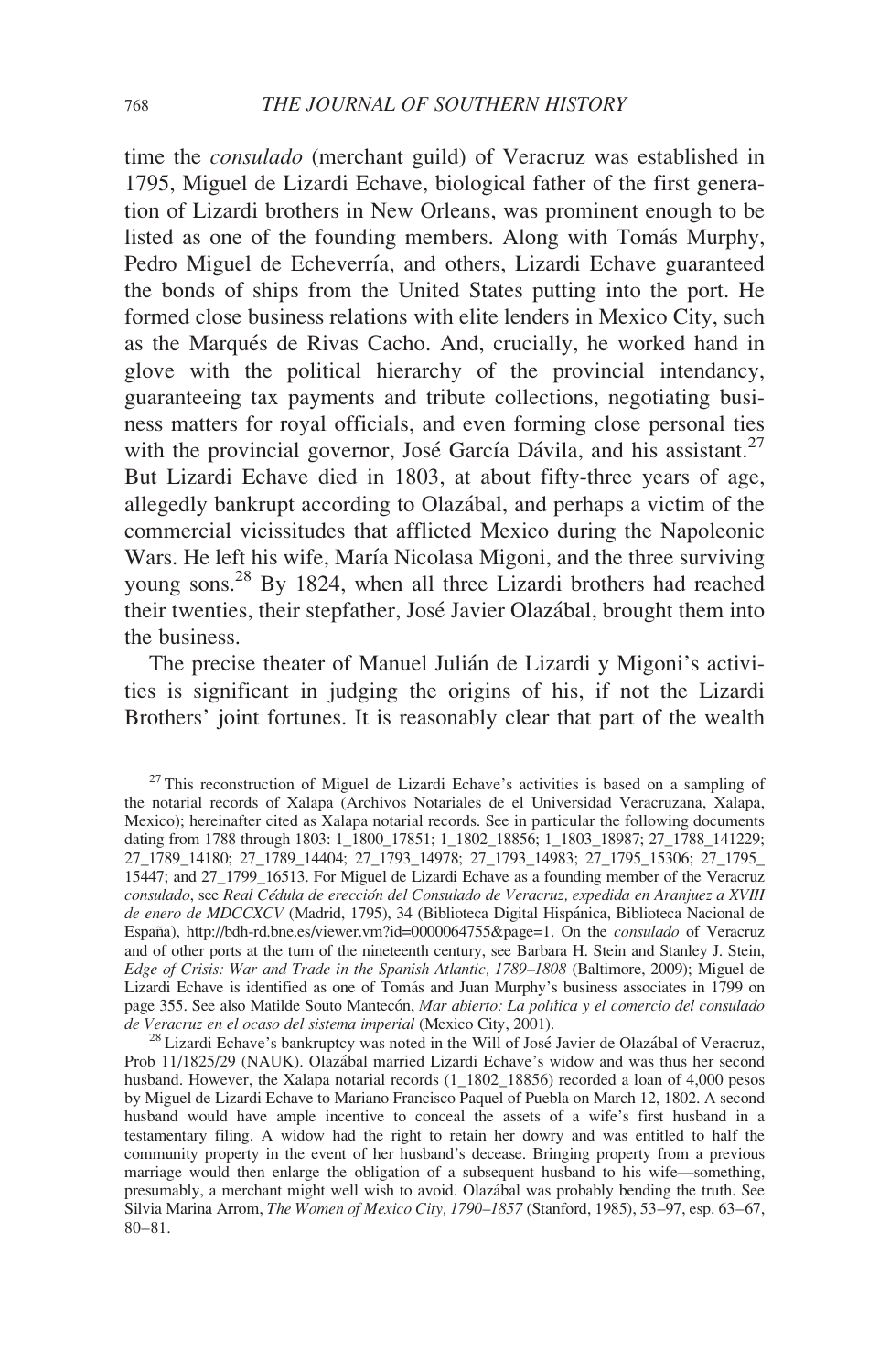that Manuel Julián brought with him to Louisiana was accumulated after 1824 in one of the first major internal funding auctions of the First Mexican Republic. The participation of the Lizardi Brothers in the 1828 operation, which infamously became known in Mexico as the agiotaje (high-risk lending), was so successful that it caught the notice of the finance minister, Lorenzo de Zavala. However, it was Zavala's predecessor, Jose´ Ignacio Esteva, another one of the circle of Veracruz merchants and traders who wielded considerable influence in the First Republic, who was responsible for the 1828 loan.<sup>29</sup>

The agiotaje was similar to a modern junk bond, a high-yield, highrisk note. The operation that so impressed and aggrieved Zavala involved three subscriptions to the loan of 1828–1829 that totaled 569,505 pesos. Taken together, these made Manuel Julián de Lizardi y Migoni the largest single creditor of the First Republic, in its first major borrowing since Mexico's sovereign default of 1827 on its London bonds. There were other major subscribers to the loan—for example, the firm of Manning and Marshall, at over 200,000 pesos. Yet, for whatever reason, Zavala fixated on Manuel Julián. Lizardi paid less than 20 percent of his loan in cash, a much lower proportion than the other subscribers, who typically advanced a third in cash. Another interesting feature of Lizardi's loan was the essence of agiotaje itself, the formal term used to describe the use of outstanding government paper that was "lent" in lieu of cash but that nevertheless created a nominal liability coincident with the paper offered—even if it had been bought up at much depreciated prices. In Manuel Julián's case, there was a relatively large sum of what were termed *créditos de* tabaco (tobacco bonds). Arguably, the entire episode made Manuel Julián de Lizardi the first of Mexico's infamous class of government lenders, the so-called *agiotistas*.<sup>30</sup>

The former Bourbon tobacco monopoly in Mexico had been in difficulty almost since independence, if not before. During the early years of the Hidalgo rebellion, the planters of Córdoba and Orizaba in the intendancy of Veracruz had been advanced nearly 400,000 pesos

 $^{29}$  Lorenzo de Zavala, *Ensayo histórico de las revoluciones de México, desde 1808 hasta* 1830 (2 vols.; Paris, 1831), 2:54-55; Razón de los préstamos que ha negociado el Supremo Gobierno de la Federación, en virtud de la autorización concedida por los decretos del Congreso General de 21 de Noviembre y 24 de Diciembre del año de 1827, 3 de Octubre y 20 de Noviembre de 1828 . . . (Mexico City, 1829). For an explanation of this lending scheme, see Richard Salvucci, "Agiotaje," in Michael S. Werner, ed., Encyclopedia of Mexico: History, Society, and Culture (2 vols.; Chicago, 1997), 1:5-6.

 $^{30}$ Razón de los préstamos que ha negociado el Supremo Gobierno de la Federación, esp. 4, 6, 7, 9, 11.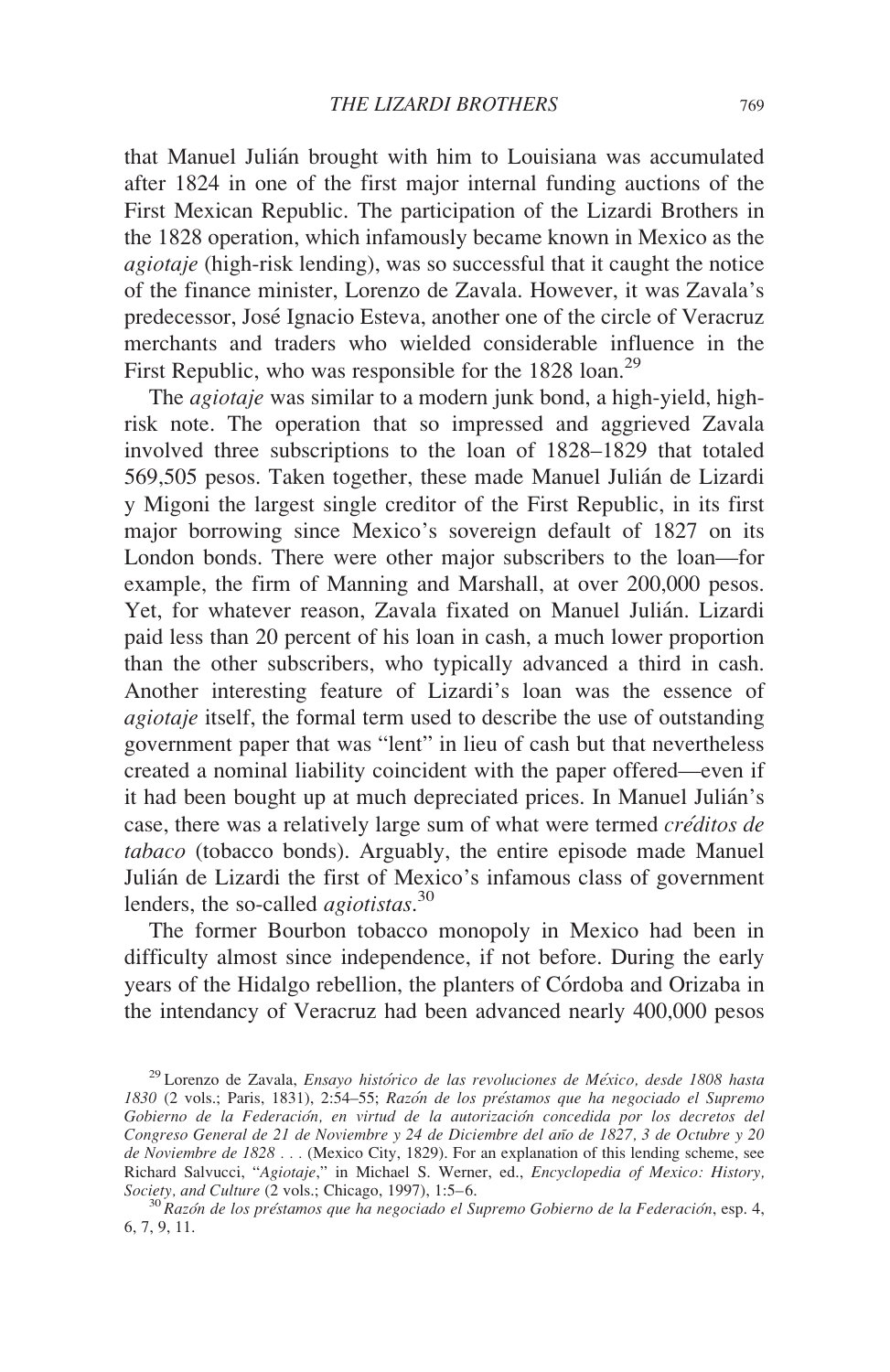in libranzas (bills of exchange). Whatever liabilities they issued against these bills quickly lost value, and the bills were circulating in the capital at 20–25 percent of their nominal value by 1814. According to finance minister Jose´ Ignacio Esteva, the monopoly had from January 1, 1827, receivables pending of over 200,000 pesos and needed over 800,000 pesos "to *pay* the tobacco planters."<sup>31</sup>

In effect, ministers like Esteva and his successor, Tomás Salgado, created a system of public finance in which the First Republic (or Federation) was issuing largely worthless *créditos* (debt instruments) to cover its expenses, the successor to Iturbide's failed attempt at fiduciary issue.<sup>32</sup> It is no joke to call this the funny money of the Federation, for that is what it was. Liquid merchants, like Manuel Julián de Lizardi, got in on the game by helping the First Republic roll over or retire the debt by including its instruments in the loans they made, where the incentive was some cash included in the offer—in this instance, a minimal amount. Lorenzo de Zavala calculated that tobacco paper was quoted at 50 percent of its nominal value in the market—it must have recovered substantially—and that the colonial (pre-1821) debt brought as little as 5 percent. So Zavala concluded that Lizardi had, effectively, lent the First Republic 149,206 pesos and was repaid with 400,000 pesos after a term of six months.<sup>33</sup> On a simplified annualized basis, the return was a staggering 325 percent. So, one way or another, Manuel Julián de Lizardi y Migoni brought at least 400,000 pesos from Mexico for his ventures in New Orleans. He had also managed to assert his independence and separate his affairs from those of his eldest brother, Miguel, who had been in business with their stepfather in Veracruz since 1819 and who had been the obvious choice for apprentice in the merchant house in Veracruz.<sup>34</sup>

<sup>&</sup>lt;sup>31</sup> Apuntaciones que el ciudadano José Ignacio Esteva al separarse del despacho del Ministerio de Hacienda entrega a su sucesor el Ecsmo. Señor D. Tomás Salgado (Mexico City, 1827), 42 (quotation; emphasis added); Guillermo Céspedes, El tabaco en Nueva España (Madrid, 1992), 174–75, 187–92; Jesús Hernández Jaimes, "El desencanto por la independencia: Los tabaqueros de Orizaba ante el monopolio estatal del cultivo de la hoja en México, 1821–1836,"<br>ULUA Revista de Historia, Sociedad y Cultura, no. 16 (July–December 2010), 99–132.

 $32$  Esteva had multiple disconnected terms of service; he both preceded and succeeded Salgado. See Luis Jaurequi, "Control administrativo y crédito exterior bajo la Administración de José Ignacio Esteva," in Leonor Ludlow, ed., Los secretarios de hacienda y sus proyectos, 1821–1833 (2 vols.; Mexico City, 2002), 1:55–86.

<sup>&</sup>lt;sup>33</sup> Zavala, *Ensayo histórico de las revoluciones de México*, 2:54–55. <sup>34</sup> Miguel de Lizardi to Fernando Antonio de Alvear, February 25, 1819, Olazábal-Lizardi Letterbook. The Bancroft Library has, unfortunately, misidentified the letterbook in its catalog, characterizing it as reflecting only Olazábal's correspondence. But Miguel de Lizardi, whose name is appended to this letter, refers to Olazábal as his "father" in its text.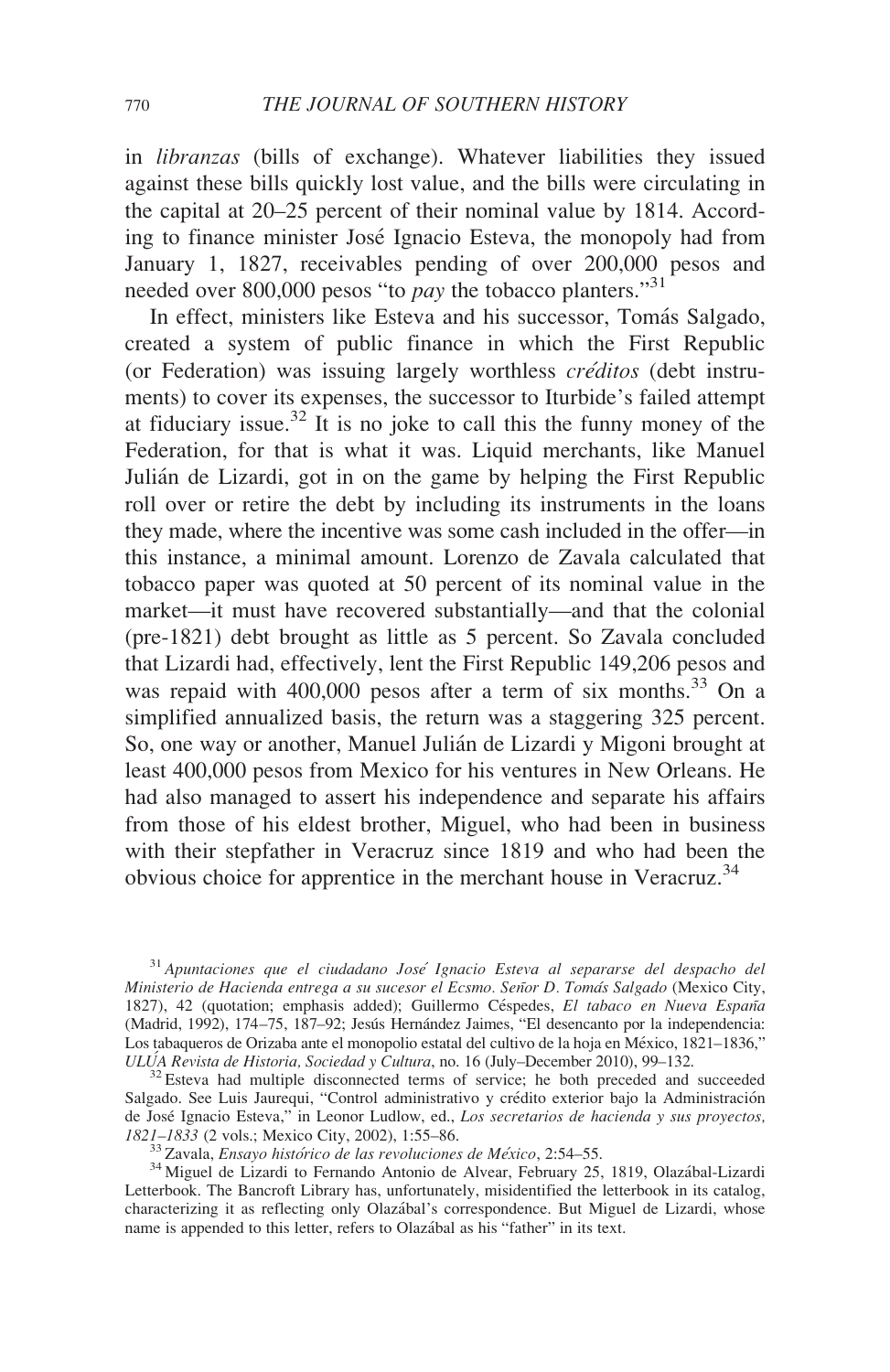At much the same time, José Javier Olazábal, the brothers' stepfather, was in the process of liquidating his business in Veracruz and transferring his assets piecemeal to Paris and London, where he possessed excellent connections, especially to his brother-in-law Francisco de Borja Migoni, who had extensive financial and commercial experience there. Anecdotal evidence appears in Olaza´bal's mercantile correspondence of a source of some of the capital that financed economic development in New Orleans in the 1830s—flight capital originating in Mexico. For instance, expecting no good to come of political changes in Mexico in the 1820s, Olazábal relied on his family and friends to get money out of the country: "I am not experienced in this kind of [financial] operation and can give no certain opinion. You do with my friends what your knowledge and wisdom dictates with the advice of your uncle Borja and other sensible people."<sup>35</sup> The amounts that Olazábal was sending to London were extraordinary. One evening, Miguel de Lizardi told a correspondent, "I am writing at night because tomorrow early the frigate Faeton is leaving for London with one million pesos and 500 zurrones of cochineal, on account of which I am unable to sleep."<sup>36</sup> These were the funds with which the Lizardi would make their overseas investments, in New Orleans, and in London and Paris, too. At least in part, the prosperity of New Orleans rested on the profits first accumulated in the trade from Veracruz and the Spanish Caribbean to Cádiz—and, ironically, on the profits that Manuel Julián earned from lending to the Mexican government.

The relationship between the Lizardi brothers, their business, and the form their trading companies assumed in New Orleans was complex. Much has been written on the connections between planters, bankers, factors, and financiers in antebellum Louisiana, but the simplest way of describing the Lizardi operations is to say that they combined all these functions in a single family, just as they had been accustomed to doing in Mexico. While there are many plausible explanations for the family's success in Louisiana, including longstanding and exceptionally good social and business connections and a large expatriate community, the simplest explanation is most convincing. As Harold D. Woodman emphasizes in his classic study,

<sup>&</sup>lt;sup>35</sup> José Javier Olazábal to Pedro José Echeverría, March 5, 1822, Olazábal-Lizardi Letterbook. <sup>36</sup> Miguel de Lizardi to Antonio María Pintado, August 30, 1823, Olazábal-Lizardi Letterbook.

A zurrón was an imprecise unit of measurement; a zurrón of cochineal could have weighed between 175 and 225 pounds. See Jeremy Baskes, Indians, Merchants, and Markets: A Reinterpretation of the Repartimiento and Spanish-Indian Economic Relations in Colonial Oaxaca, 1750–1821 (Stanford, 2000), 144.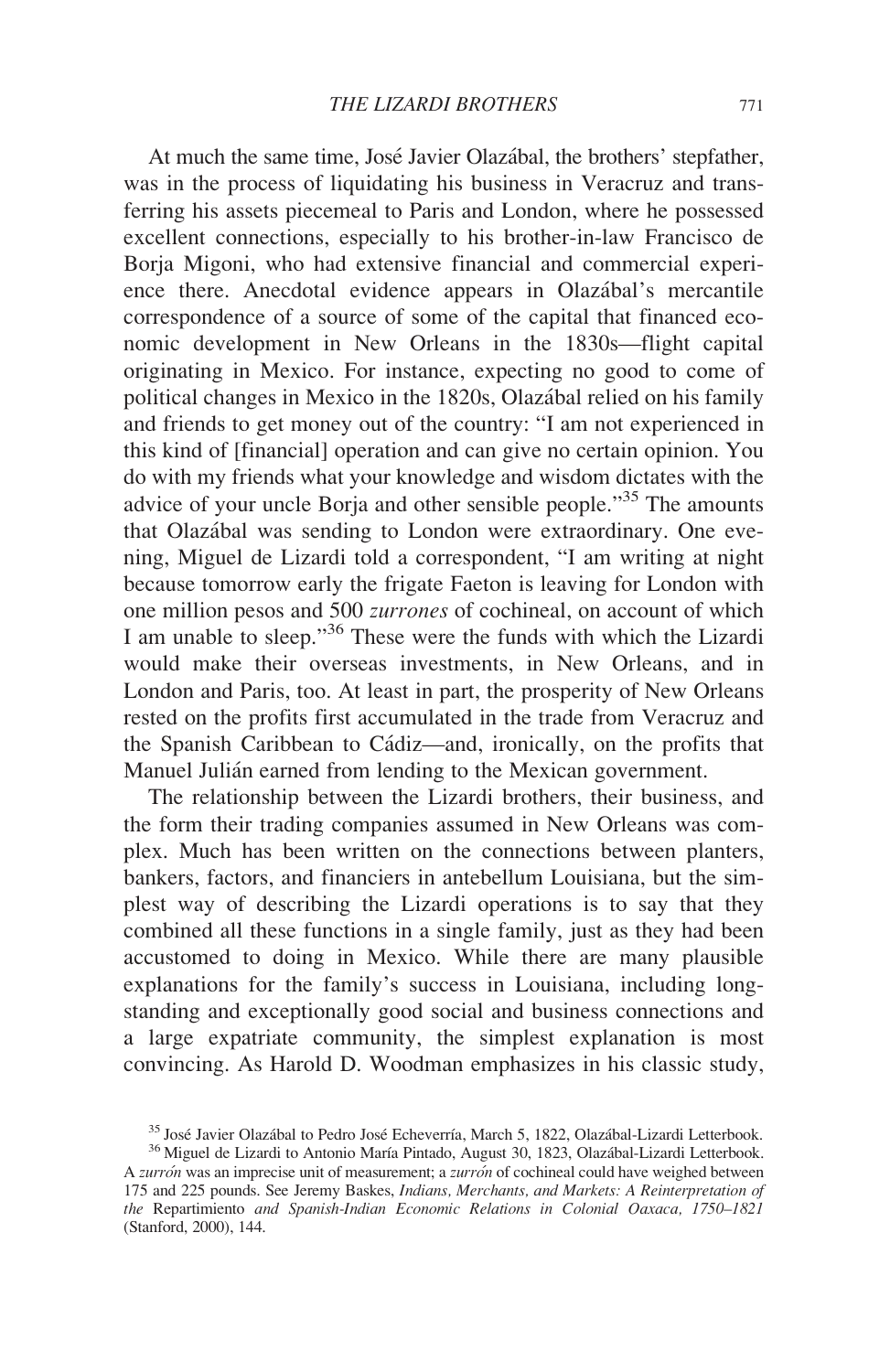the developing plantation South required enormous inputs of savings and capital.37 These the Lizardi were able to transfer from Mexico in abundance. They also had access to ample reserves of specie at a time when the banking system of the entire United States was under redemption pressure. In other words, holders of paper notes wanted their money back in hard currency or specie.

The legal record maintains that, strictly speaking, until 1843 there were three commercial partnerships that were similar to others found in New Orleans in the same era. These were Lizardi Hermanos, M. de Lizardi & Co., and F. de Lizardi & Co. The first, Lizardi Hermanos, was based in Paris and was composed of Miguel de Lizardi, the eldest son, as head partner and Manuel Julián de Lizardi as junior partner. The second, M. de Lizardi & Co., was based in New Orleans and composed of Miguel de Lizardi as head partner, with Edmond J. Forstall and Placide Forstall as the other partners. The firm of F. de Lizardi & Co. was based in London and had middle brother Francisco de Lizardi as head partner with Alexander Gordon and Pedro de la Quintana as partners.<sup>38</sup> A few observations on these organizations are necessary.

First, the arrangements seem complex, confusing, and overlapping but were reasonably typical of New Orleans cotton factors at the time. Not only did cotton factors manage the business affairs of planters, but, as Harold Woodman states, they also funneled the "capital resources of the South, the North, and Europe . . . into financing and marketing the cotton crop."39 Although we have no direct evidence for Lizardi firms in, for example, New York or Philadelphia, we do know that Manuel Julián and Francisco spent time in both cities starting in 1834.<sup>40</sup> But more important, M. de Lizardi & Co. was one of the more

 $37$  Harold D. Woodman, King Cotton and His Retainers: Financing and Marketing the Cotton Crop of the South, 1800–1925 (Lexington, Ky., 1968), 170.

 $\overline{S}^3$  For descriptions of the partnerships, see New Orleans Draining Company v. De Lizardi et al., 2 La. Ann. 281 (1848), at 284.<br><sup>39</sup> Woodman, *King Cotton and His Retainers*, 154.

<sup>&</sup>lt;sup>40</sup> Francisco de Lizardi's son Miguel Genaro Lizardi Cubas was born in Philadelphia in 1834, so members of the family were in that city by that date. Around 1856, Miguel swore to his birth in Philadelphia in his application for a U.S. passport. See the genealogical research at http:// gw.geneanet.org/sanchiz; and Miguel Genaro de Lizardi U.S. passport application, Passport Applications, 1795–1905, National Archives Microfilm Series M-1372, reel 58, accessed through the subscription database Ancestry.com. Francisco de Lizardi's daughter María Ramona Manuela Lizardi Cubas, born in New Orleans on April 5, 1833, died on September 11, 1854, and was buried in Old St. Mary's Church graveyard in Philadelphia. John J. Maitland, "St. Mary's Graveyard, Fourth and Spruce Streets, Philadelphia: Records and Extracts from Inscriptions on Tombstones," Records of the American Catholic Historical Society of Philadelphia, 3 (1888–1891), 253–94, esp. 264. Manuel Julián de Lizardi was listed as residing in New York in Sale of property, October 11, 1838, ante L. T. Caire, Act 696, Vol. 67 (New Orleans Notarial Archives, New Orleans, La.).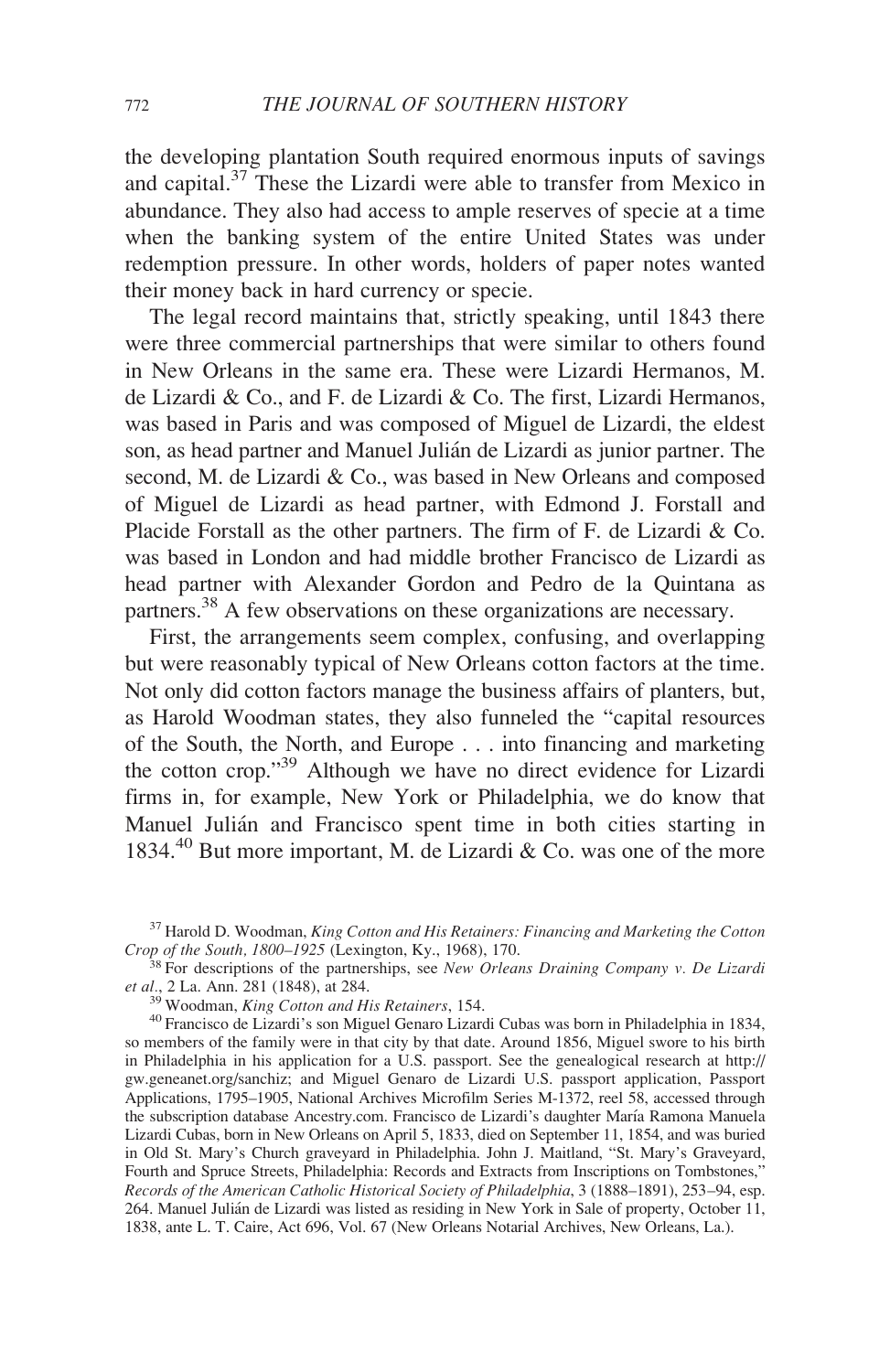consequential cotton factors in New Orleans. In 1838 the firm shipped nearly 15,000 bales of cotton to Liverpool, and the total reached approximately 24,000 bales in 1839 and 17,000 in 1840, or 4–5 percent of New Orleans's total cotton exports to Liverpool at the time.<sup>41</sup> It seems likely that M. de Lizardi & Co. had managed to capture an ample share of the market within a decade of the family's entry into Louisiana, and the degree of complexity in its organization was consistent with the firm's importance.

Second, the three Lizardi brothers specialized according to talent and aptitude unrelated to birth order. Manuel Julián was a financier, and much of the family's activity ultimately turned on banking and finance. Finance was his métier. In 1835 Manuel Julián took over Mexico's foreign financial agency from Baring Brothers, and he remained an important financial figure in Mexican, American, and transatlantic contexts until his death in  $1869<sup>42</sup>$  By contrast, Miguel was no financier. While he did have extensive experience in Mexico involving traditional import-export activity, especially in textiles, he knew nothing of finance or property development. M. de Lizardi & Co. engaged in traditional retailing in New Orleans and in re-export to Mexico, and this was Miguel's forte. Advertisements for French prints, muslins, ginghams, silks, and cottons appeared in the New Orleans Bee as items that the firm offered; these resembled almost exactly the trade supervised by Miguel for Olazábal in Veracruz. This aspect of the business was likely under Miguel's supervision in New Orleans as well. $43$ 

Finally, Miguel seems not to have gotten to New Orleans much before 1833; he left for Europe in 1838; and he died in Belgium a bachelor, intestate and without heirs, in 1839.<sup>44</sup> He had been sickly with fevers while in Veracruz and was sent by his stepfather to the

<sup>&</sup>lt;sup>41</sup> London Circular to Bankers, July 27, 1838, p. 30; Hazard's United States Commercial and Statistical Register, 1 (September 11, 1839), 189; Hazard's United States Commercial and Statistical Register, 3 (August 5, 1840), 144. There were over one hundred cotton factors in New Orleans in 1861; if there were fewer in 1839, then Lizardi's share of the trade must have been correspondingly greater. Marler, *Merchant's Capital*, 159.

<sup>&</sup>lt;sup>42</sup> Salvucci, Politics, Markets, and Mexico's "London Debt," 134–35; Peter E. Austin, Baring Brothers and the Birth of Modern Finance (London, 2007), 216n184.

 $^{43}$  For one example of such a commercial notice, see New Orleans Bee, May 6, 1836, p. 1. For another example of merchandise trade in Veracruz, see José Javier Olazábal to Fernando<br>Antonio de Alvear, July 28, 1823, Olazábal-Lizardi Letterbook.

<sup>&</sup>lt;sup>44</sup> Personal power of attorney, María Nicolasa Migoni de Olazábal, London, November 18, 1842, ante John Newton, B. and J. Newton, notaries, memorandum book, CLC/B/227-012 (London Metropolitan Archives, London, U.K.).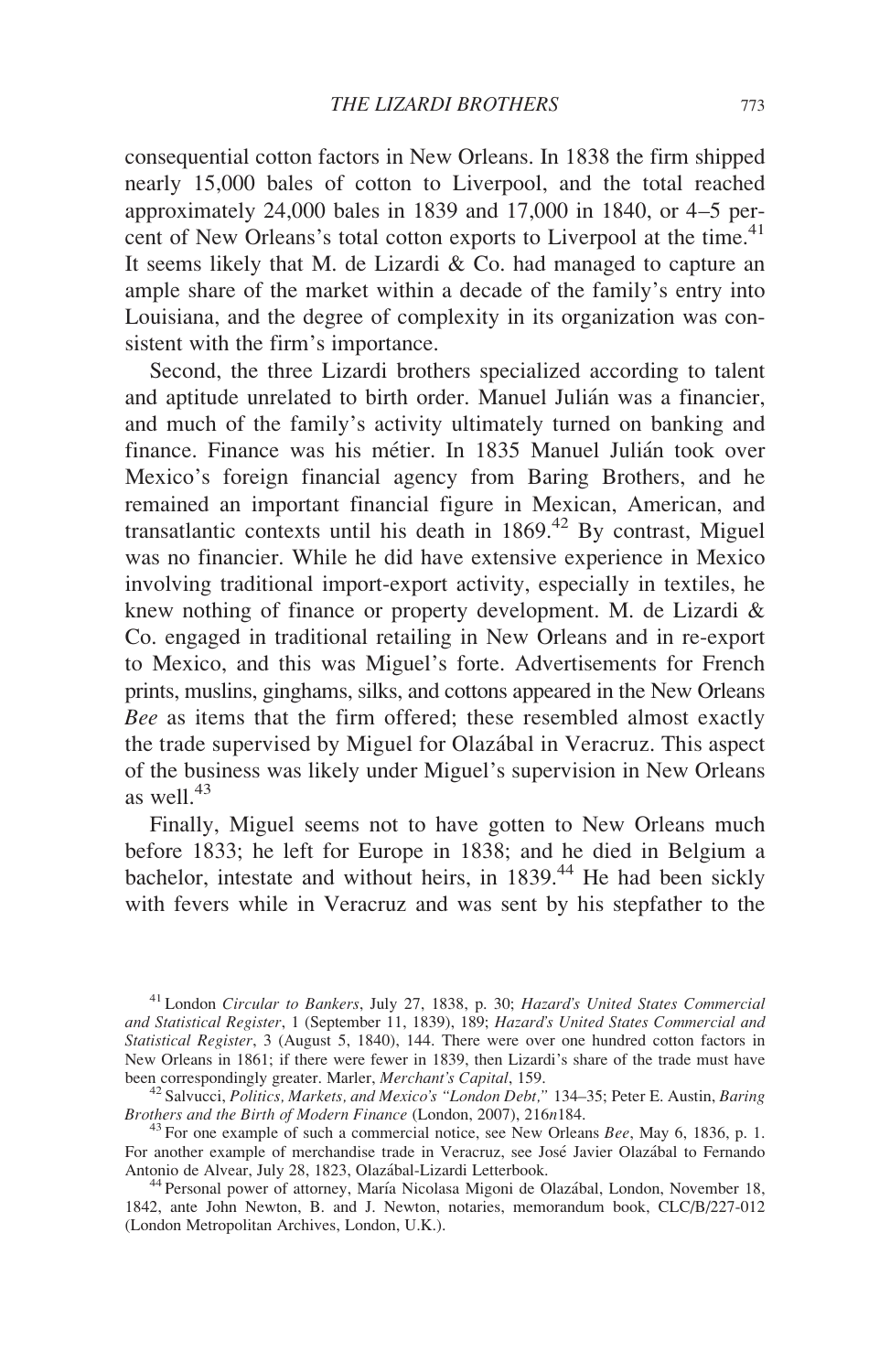more temperate climate of Xalapa to recover his health.<sup>45</sup> One suspects that the fevers of New Orleans must have affected him negatively. Compared with his dour brother Manuel Julián, Miguel was also excitable and a bit flighty. He was the eldest brother but does not seem to have been a powerful personality by any means, for he was forever under his stepfather's thumb in the business at Veracruz. "Buy me a gold English watch of the best taste. Price is no object . . . . And a gold chain as good as the watch," Miguel wrote to a correspondent. It is hard to picture Manuel Julián ever indulging such a whim.<sup>46</sup>

So it was that Manuel Julián de Lizardi took center stage in managing the family's affairs in New Orleans. His prominence was first demonstrated in a real estate transaction of 1832 that brought M. de Lizardi & Co. in New Orleans its principal place of business, at 533 Royal Street. The operations by which the property was purchased were characteristically Byzantine. For no sooner had the Lizardi Brothers purchased the property for \$41,000 in 1832 than they resold it to Antonio María Pintado (merchant correspondent and partner in the shell company created by Olaza´bal in the 1820s) for \$80,000. To make matters even less transparent, in 1835 Pintado resold the same property, now to Manuel Julián de Lizardi alone (and not to the Lizardi Brothers collectively) for \$80,000, with the document of sale simply stating that Pintado had failed to make the agreed-upon payments, which is highly unlikely in view of his close relationship with Olazábal and his prior sponsorship of Manuel Julián as a U.S. citizen. This was, in modern parlance, a "liar loan." Moreover, in the interim, Manuel Julián had decamped to New York City.<sup>47</sup>

What the Lizardi Brothers had done was to artificially inflate the value of the property they had bought through a simulated sale transaction to Pintado, thereby reaping a doubling in value of the property in three years, perhaps for the purpose of subsequent collateralization, but at least for capital gains. No money, clearly, had ever changed hands. Nevertheless, in New Orleans in the 1830s the

<sup>&</sup>lt;sup>45</sup> José Javier Olazábal to Fernando Antonio de Alvear, February 26, 1821, Olazábal-<br>Lizardi Letterbook.

<sup>&</sup>lt;sup>46</sup> Miguel de Lizardi to Fernando Antonio de Alvear, March 25, 1820, Olazábal-Lizardi Letterbook.

<sup>&</sup>lt;sup>7</sup> Sale transaction, Lizardi Hermanos from Laurent Millaudon, January 21, 1832, ante Louis T. Caire, Act 60, Vol. 18; Sale transaction, Lizardi Hermanos to Antonio María Pintado, September 22, 1832, ante Louis T. Caire, Act 916, Vol. 22A; Deposit of document, Placide Forstall for Manuel J. de Lizardi, August 12, 1835, ante Octave de Armas, Act 426, Vol. 26 (New Orleans Notarial Archives).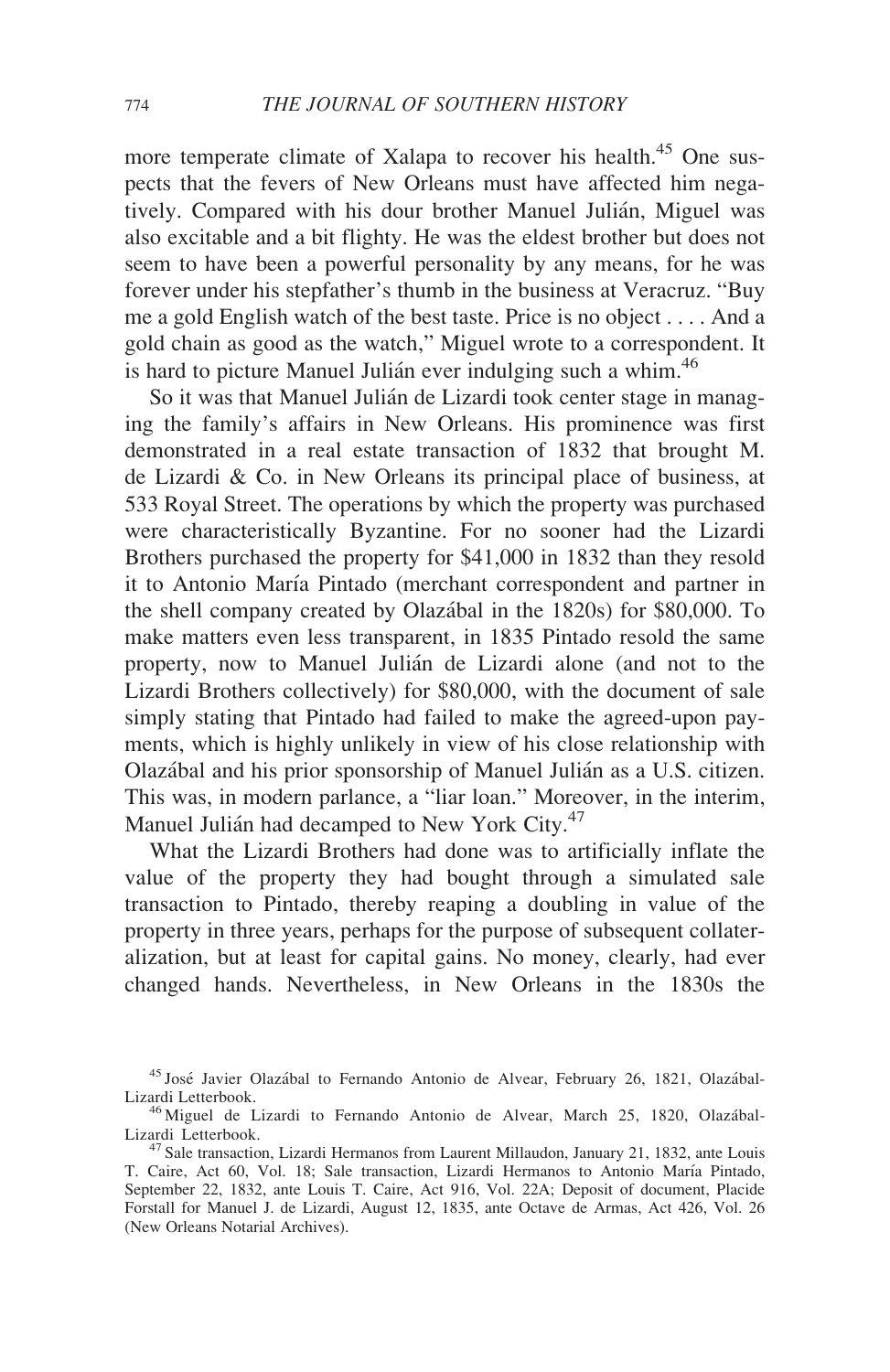Lizardis' behavior was not so unusual.<sup>48</sup> Manuel Julián and his brothers were staring opportunity in the face. They took advantage of what George D. Green has called "a rapid rise in the prices of certain assets beyond any reasonable rise in their immediate productive value. The most dramatic examples [in Louisiana before 1837] . . . usually involved real estate on the suburban fringes of New Orleans, much of it swampy land."<sup>49</sup> Of course, this property, bordered by Royal, St. Louis, Bourbon, and Toulouse Streets, dated to 1792, and is today considered one of the outstanding architectural examples in the Vieux Carré, or French Quarter. And in the early 1830s, perhaps when Pintado was the "owner," the property underwent substantial renovation, for it was to become both the Counting House and the abode of Manuel Julián de Lizardi, and it was done up in elegant, if not precisely palatial, style. So an increase in the property's value was, no doubt, justified in part by the renovations undertaken and in part by the general rise in property values. Yet in the final analysis, the Lizardi entered the New Orleans real estate market by availing themselves of an incipient property bubble to "flip" the very property that became the iconic Casa Lizardi, known today as the Merieult House (Figure 2). $50$ 

Figure 3 further documents the involvement of the Lizardi in the New Orleans real estate market. Property transactions are defined very broadly to include the purchase and sale of raw land; the sale, leasing, and purchases of houses; the making of mortgages; and the like. The number of transactions has been determined by reviewing the registers of four notaries who were important figures in the Lizardi's dealings. A clear pattern, with three sub-periods (1830–1832; 1833–1839; and 1840–1845), is visible. The family exited this business by 1846 and was winding down its activity after 1840, although Manuel Julián did continue to purchase land along the Mississippi River into the  $1840s$ <sup>51</sup> Our sample faithfully reflects the boom and bust of the property

 $^{50}$ On Merieult House, part of the Historic New Orleans Collection, see http://www.hnoc.org/<br>visit/buildings\_merieult.html.

 $^{51}$  Act of sale, Laurent Millaudon to Manuel Julián de Lizardi, June 14, 1841, Folder 5, Series 1, Houmas Plantation and William Porcher Miles Materials Collection #2334 (Southern Historical Collection, Wilson Library, University of North Carolina at Chapel Hill). This document summarizes a series of transactions from 1837 through 1841.

<sup>&</sup>lt;sup>48</sup> Fraud was "endemic to nineteenth-century commercial life." Klaus, *Forging Capitalism*, 20.  $49$  Green, *Finance and Economic Development in the Old South*, 150. Green here defines a classic bubble, the rise of asset valuations beyond fundamentals. Bubbles, as financial historians demonstrate, inevitably operate according to a dynamic of their own. See Charles P. Kindleberger's classic, now in its seventh edition, *Manias, Panics, and Crashes: A History of Financial Crises* (1978; 7th ed., New York, 2015).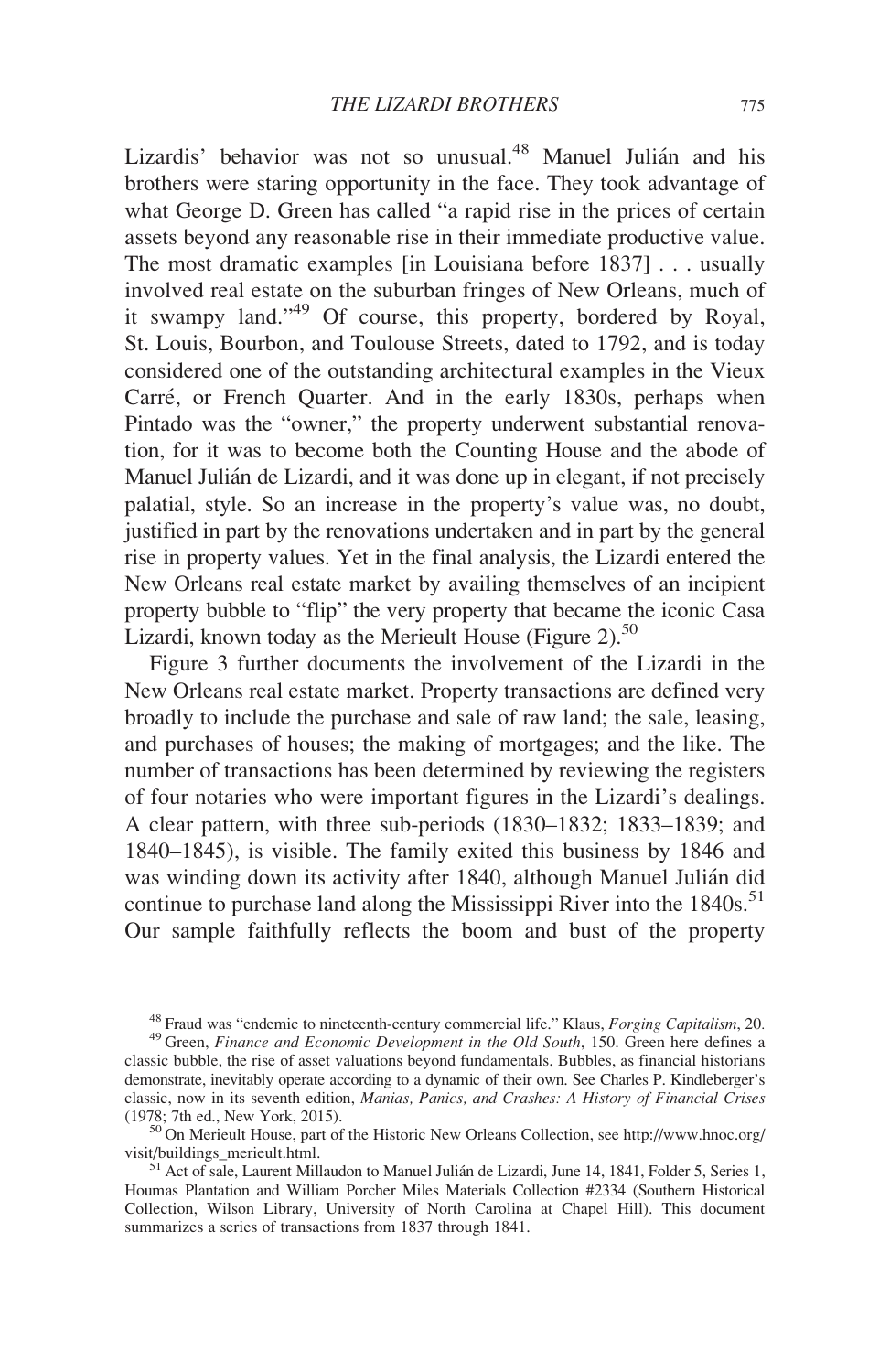

Figure 2. Merieult House, 527–533 Royal Street, New Orleans, Louisiana. Photograph by Daniel S. Leyrer, June 3, 1964. Courtesy of the Historic New Orleans Collection.

bubble in New Orleans, peaking dramatically in 1836 and then falling off into the early 1840s, and documents the continuing financial difficulties created by the Panic of 1837 and amplified by the Crisis of 1839.<sup>52</sup> Let us concentrate on the earlier sub-periods, 1830–1832 and 1833–1839, for which the evidence is more abundant.

The principal real estate speculator was Manuel Julián de Lizardi y Migoni, although the other brothers were active as well. In March 1833 the "Lizardi Brothers" jointly purchased from Jean Baptiste Longpré fourteen lots and buildings situated in the suburb Annunciation

<sup>52</sup> Peter L. Rousseau, "Jacksonian Monetary Policy, Specie Flows, and the Panic of 1837," Journal of Economic History, 62 (June 2002), 457–88; John Joseph Wallis, "What Caused the Crisis of 1839?," NBER Historical Working Paper No. 133 (April 2001), http://www.nber.org/ papers/h0133.pdf. Econometric testing (Granger causality) to determine whether the Lizardi chased the boom or the boom chased them was indeterminate.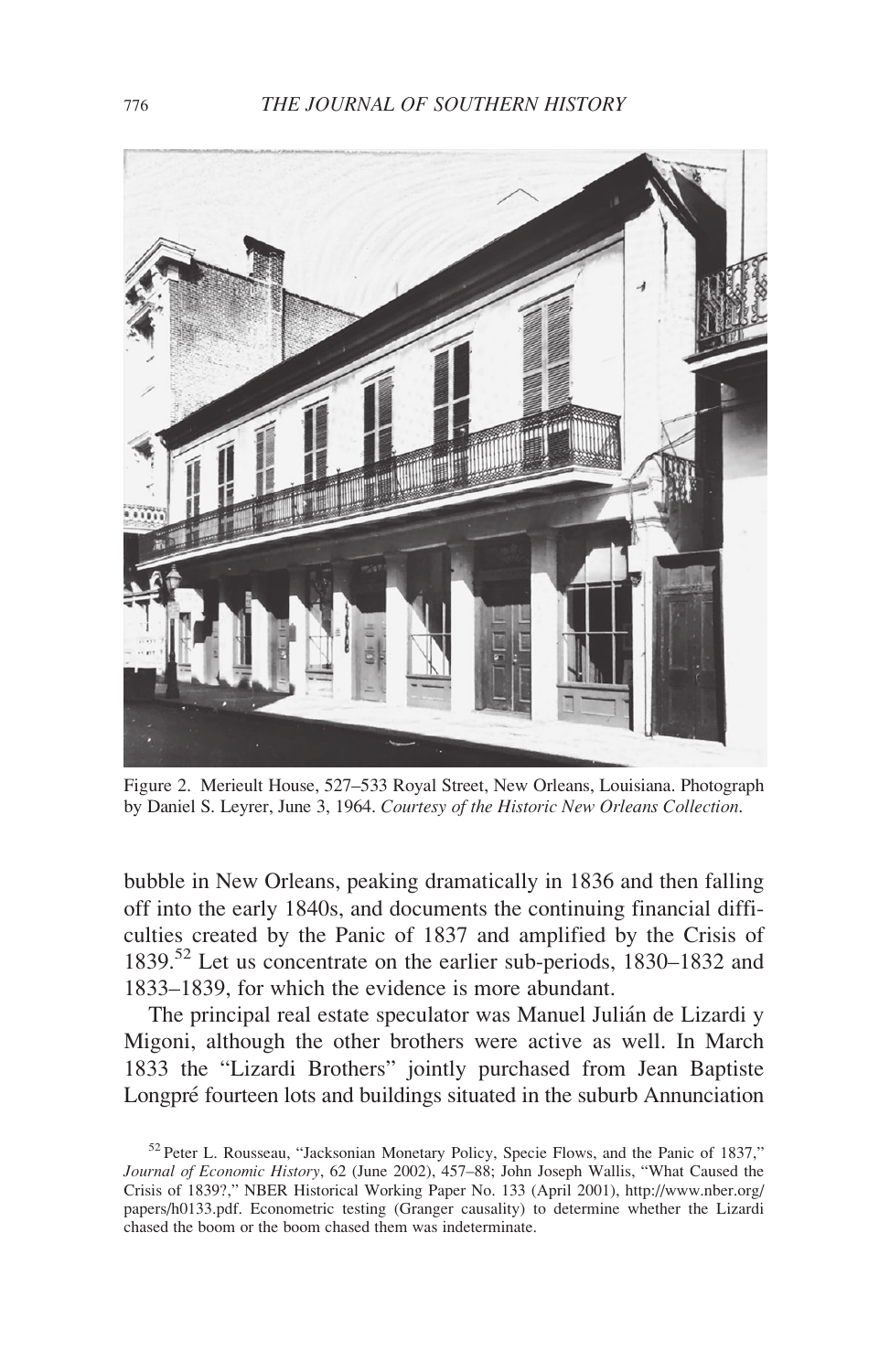

### FIGURE 3 SAMPLE OF LIZARDI BROTHERS' PROPERTY TRANSACTIONS, NEW ORLEANS, 1830–1845

SOURCE: Sample total of property transactions, notaries Louis T. Caire, Felix de Armas, Amedee Ducatel, and Felix Grima (New Orleans Notarial Archives, New Orleans, La.).

(the modern lower Garden District) for  $$20,000$ <sup>53</sup> Then in April and May 1833 Manuel Julián de Lizardi and Laurent Millaudon jointly purchased land in Faubourg Ste. Marie from Madame Claire Jourdan for over \$20,000. Their purchase was followed by the almost immediate subdivision and sale of half the parcel from Millaudon to Lizardi for \$40,000. In other words, in one month Millaudon and Lizardi contrived to quadruple the value of what they had together purchased. Since Millaudon had been the original seller of the Casa Lizardi—itself the product of financial alchemy—suspicions about the nature of short-term speculation are hard to suppress.<sup>54</sup> Moreover, different Lizardi partnerships undertook different projects in what was clearly an attempt to spread liability and risk. In this way, one risky operation, if unsuccessful, could never wipe out all the brothers.

A second strategy of the Lizardi Brothers in real estate was mortgage lending and property rental. From the properties identified in the notarial registers of New Orleans, it is possible to find incomes of anything from ten thousand to twenty thousand dollars. At the recorded

<sup>53</sup> Sale of property, New Orleans, March 14, 1833, ante Octavio de Armas, Folder 90, Jean Baptiste Longpré Archive, MSS 627 (Williams Research Center, Historic New Orleans Collection. New Orleans. La.).

 $54$  See the land sales of April 19, 1833, Act 215, Vol. 39, and May 17, 1833, Act 297, Vol. 39, involving Millaudon and Lizardi, ante Felix de Armas (New Orleans Notarial Archives). Millaudon was a large south Louisiana slave owner with two sugar estates in Jefferson Parish and a rum manufacturing business in New Orleans, as well as a property developer in Faubourg Bouligny and Carrollton. See William Kauffman Scarborough, Masters of the Big House: Elite Slaveholders of the Mid-Nineteenth-Century South (Baton Rouge, 2003), 228; and Richard Campanella, Time and Place in New Orleans: Past Geographies in the Present Day (Gretna, La., 2002), 93–94.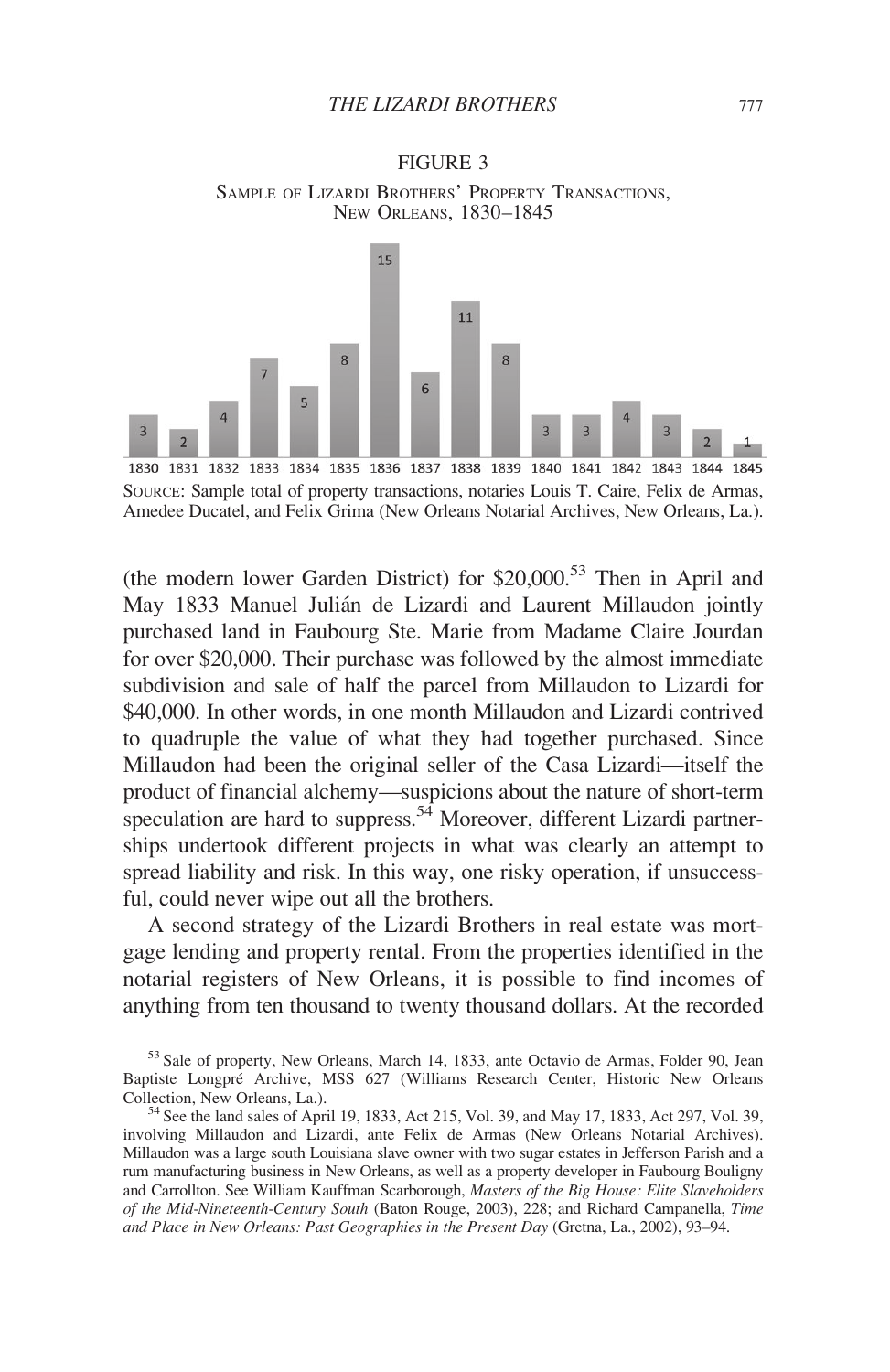customary rate of 7 percent, the capitalized values of these properties could not have been much less than \$400,000. When Francisco de Lizardi died in 1843, his property, real and financial, in Orleans and Plaquemines Parishes seems to have been worth over \$400,000. Assuming the siblings had equally divided their property (that is, \$400,000 each), their aggregate Louisiana estate could have been worth more than a million dollars.55 Yet even that may be far too low an estimate. Edmond J. Forstall, one of Manuel Julián's business partners, asserted in 1838 that the "Lizardi [were] possessed of upwards of \$1,000,000 of Stocks, and \$1,500,000 of landed estates in this Community."56 By antebellum standards, the Lizardi were an exceptionally wealthy family.

In short, the brothers, who already possessed considerable wealth upon their arrival in Louisiana, accumulated even more through cotton factoring and real estate speculation in a booming New Orleans economy. They drew on an extensive network of commercial contacts that went back to their days as merchants in Veracruz. There was, however, another factor in their success in the rising port of New Orleans: their complex connection to their former homeland, Mexico.

On July 1, 1836, Thomas Hart Benton rose to address the United States Senate on the Texas question. Benton was one of the old Mexico hands of the Senate. His nickname, Old Bullion, reflected Benton's preference for hard money, and his preference for hard money made him knowledgeable about Mexico. While Benton worried that Texas's aggression toward Mexico, supported by the United States, could drive Mexico and its "three hundred mines" back into the arms of Spain, he made another observation as well. "New Orleans has taken the place of the Havana," he astutely noted; "it has become the entrepot of this [Mexican] trade."<sup>57</sup> This simple observation explains the presence of the Lizardi brothers in New Orleans. For them, New Orleans had become the new Havana.

On a visit to New Orleans in the late 1830s, an Italian traveler made a striking observation about the commerce of the port:

Since the treaty entered into between Spain and Mexico, whereby this once her colony was acknowledged as an independent nation, and their ports were

<sup>55</sup> For example, appraisal of the estate of Francisco de Lizardi, and "Estate of Francisco de Lizardi & Co.," Succession of Francisco de Lizardi, July 5, 1843, Louisiana, Orleans Parish Estate Files, 1804–1846 (database from Probate Court Records, New Orleans City Archives),

 $56$  Report of the Committee of Investigation (Selected from the Stockholders): Appointed by the Direction of the Citizens' Bank of Louisiana, in Conformity with the Resolution of the Board<br>of 18th October, 1838 (New Orleans, 1839), 49.

 $^{57}$  Congressional Debates, 24 Cong., 1 Sess., 1920–28 (July 1, 1836), at 1922 (quotations); see also Thomas Hart Benton, Thirty Years' View: or, A History of the Working of the American Government for Thirty Years, from 1820 to 1850 (2 vols.; New York, 1854–1856), 1:672.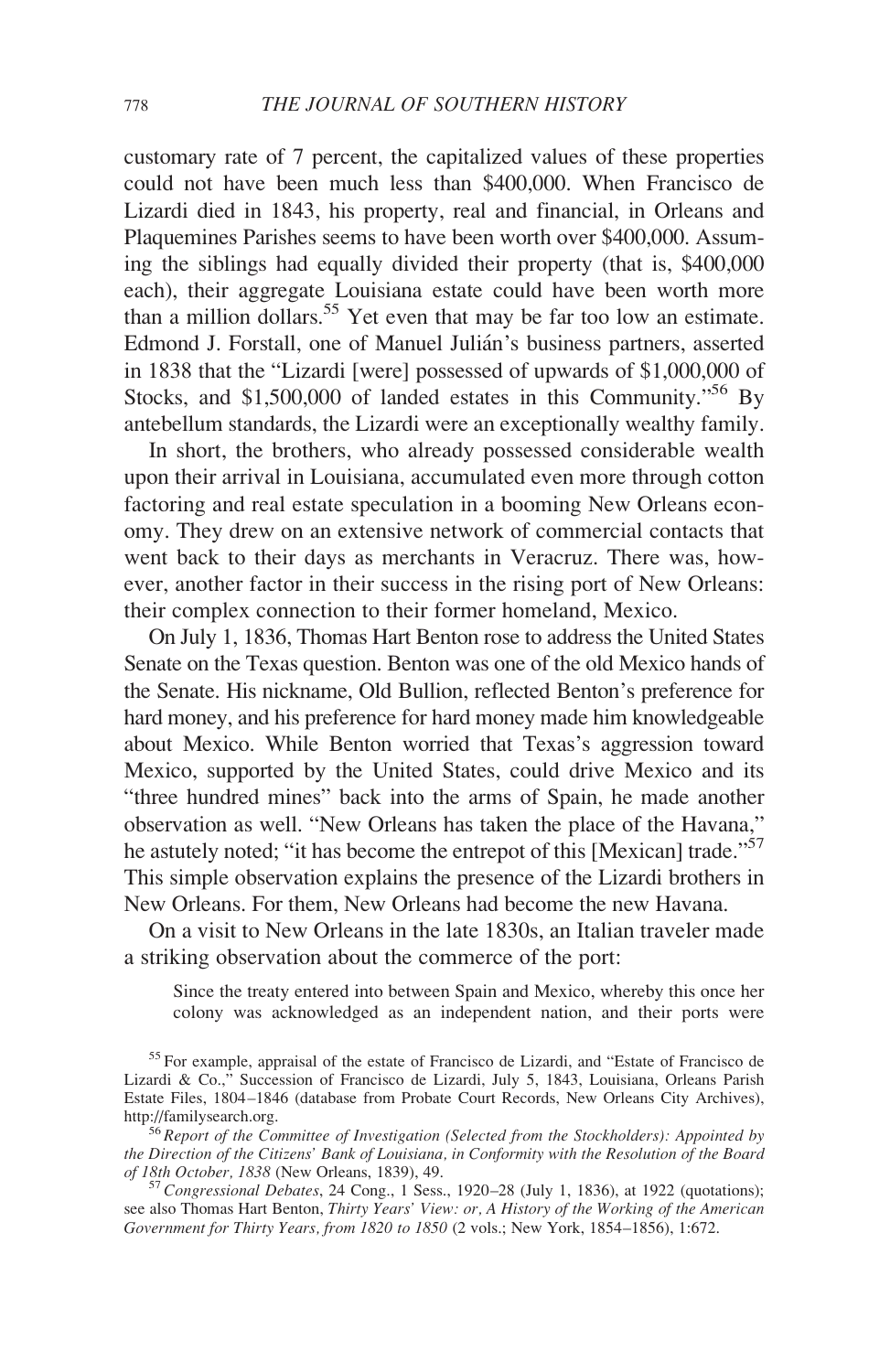FIGURE 4



# VERACRUZ, TAMPICO, AND COMBINED VERACRUZ AND TAMPICO

NOTE: NOLAVC = Veracruz arrivals and departures, New Orleans; NOLAT = Tampico arrivals and departures, New Orleans; NOLATOT = Sum of NOLAVC and NOLAT. SOURCES: For the years 1825–1828, see Inés Herrera Canales, *Estadística del comercio* exterior de México (1821–1875) (Mexico City, 1980), 274–88. For the years 1829–1839, data was compiled from the daily maritime news in the New Orleans Bee; December 1829 and individual issues from some various months are missing

reciprocally opened for trade, New-Orleans has lost almost entirely its commerce with the republic of Mexico. While, in former times, many vessels were to be found in New-Orleans, sailing weekly for Vera Cruz, and other Mexican ports, you do not now find there, in six months, a single vessel bound to Vera Cruz, and scarcely one in two months for Tampico, or any port of that republic.<sup>58</sup>

The traveler, Carlo Barinetti, was exaggerating, but not by much, as Figure 4 demonstrates. In 1825, when Mexican commercial statistics began being officially kept, there was a small traffic, but it grew rapidly, especially in the late 1820s, when partisan turmoil and an attempted Spanish reinvasion sent refugees of all stripes fleeing. By the early 1830s, arrivals into the port of New Orleans from Veracruz and Tampico had settled into a pattern of more or less weekly occurrence. In 1834, when the numbers had again crested, the average was even higher. Yet from then on, arrivals from Mexico declined steadily for the remainder of the decade. By 1838, their totals had fallen to little more than one ship a month. Even after the crash occasioned by the Panic of 1837, there was only a mediocre recovery. New Orleans's trade with Mexico, once a major factor in the port's seemingly limitless expansion in the 1830s, had all but disappeared.

<sup>58</sup> Carlo Barinetti, A Voyage to Mexico and Havanna: Including Some General Observations on the United States (New York, 1841), 1.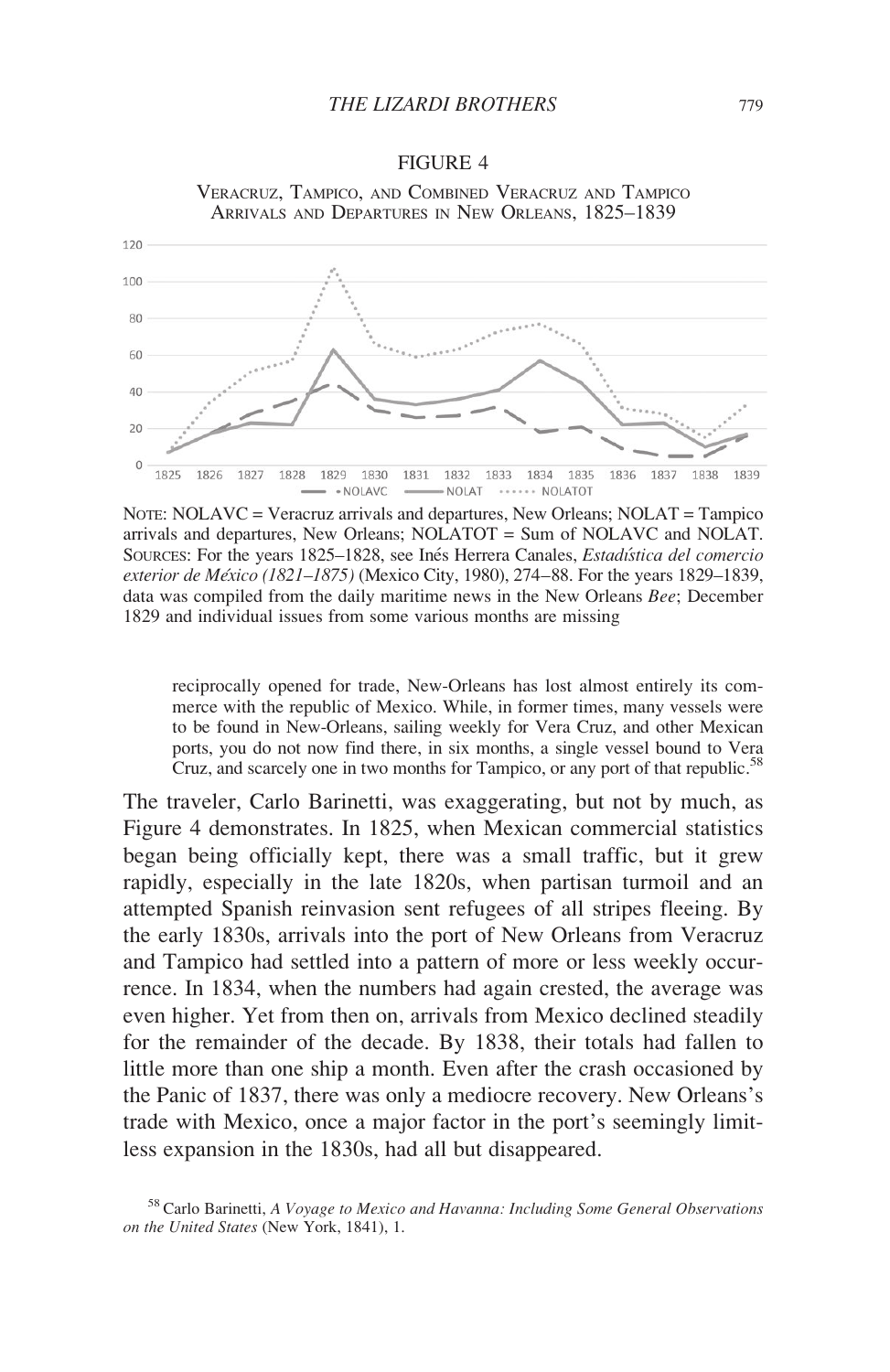Another measure of the importance of the Mexico trade to New Orleans in the early 1830s can be gleaned from shipping traffic figures. From October 1, 1831, to September 30, 1832, 510 schooners entered the port of New Orleans. By our count, about fifty-six of these had sailed from Veracruz or Tampico. If we increase the total by, say, 20 percent to account for arrivals from miscellaneous ports such as Campeche and Matamoros (sometimes called Rio Grande), we might reach sixty-seven or so arrivals from Mexican ports alone. In other words, 13 percent of the schooners arriving in New Orleans originated in Mexico. Schooners, in turn, accounted for about 40 percent of registered arrivals of all sorts. Perhaps schooners sailing from Mexico reached 10 percent of the total traffic of the port of New Orleans in the early 1830s, but as we have seen, they accounted for a much larger share of total trade. Comparing Mexican statistics drawn from Araceli Ibarra Bellon's detailed reconstruction of the trade with shipping data from the New Orleans Bee suggests that about one-third of the shipping traffic from Veracruz in the early 1830s was bound for New Orleans, with specie either freighted or, at times, arriving in ballast.<sup>59</sup>

Yet it fell to the U.S. senator from Louisiana, Alexander Porter, to make the dimensions of New Orleans's connection to Mexico a little more concrete. In May 1836 Porter argued that in the previous twenty months, the port of New Orleans had done, in total, \$15 million of merchandise trade with all Mexico ports combined. In addition, "about eight millions of specie had entered the Mississippi from the same quarter." Porter's merchandise statistics actually correspond to the

 $59$  Our count was made from "Marine Journal," in the New Orleans Bee, consulting every issue available between October 1831 and September 1832. The paper was published three times a week, and there is a good chance that some traffic has gone missing, but not enough to really matter. Schooners are representative of the vessels that plied the New Orleans-Tampico-Veracruz route. The total arrivals are from James Hall, Statistics of the West at the Close of the Year 1836 (Cincinnati, 1836), 283. For Mexico, the best and virtually only source is Araceli Ibarra Bellon, El comercio y el poder en Me´xico, 1821–1864: La lucha por las fuentes financieras entre el estado central y las regiones (Mexico City, 1998), 308–10. The estimate of one-third of shipping traffic from Veracruz being bound for New Orleans is derived by comparing the data for United States–Veracruz in Ibarra Bellon, El comercio y el poder en México, 308-9, with our count of Veracruz–New Orleans traffic from the Bee. From 1827 to 1829, the rough percentage of return voyages runs from an occasional high of 90 percent to no less than 33 percent. An approximate, conservative average thus would fall between 30 and 40 percent.

By comparison, the average flow of specie to England, Mexico's principal diplomatic and trading partner, from 1830 to 1834 was \$4.45 million annually. The flows to the United States via New Orleans were not quite double that in roughly the same period, and flows to Britain presumably included Mexican sovereign debt service. The sums reaching New Orleans in the early to mid-1830s were substantial. For Mexican specie flows to Great Britain, see Charles O'Gorman, "Return of Treasure Shipped at Veracruz and Tampico on Board of Her Majesty's Ships," September 22, 1835, FO50/93 (NAUK). For specie flows to the United States via New Orleans, see Green, Finance and Economic Development in the Old South, 71–72.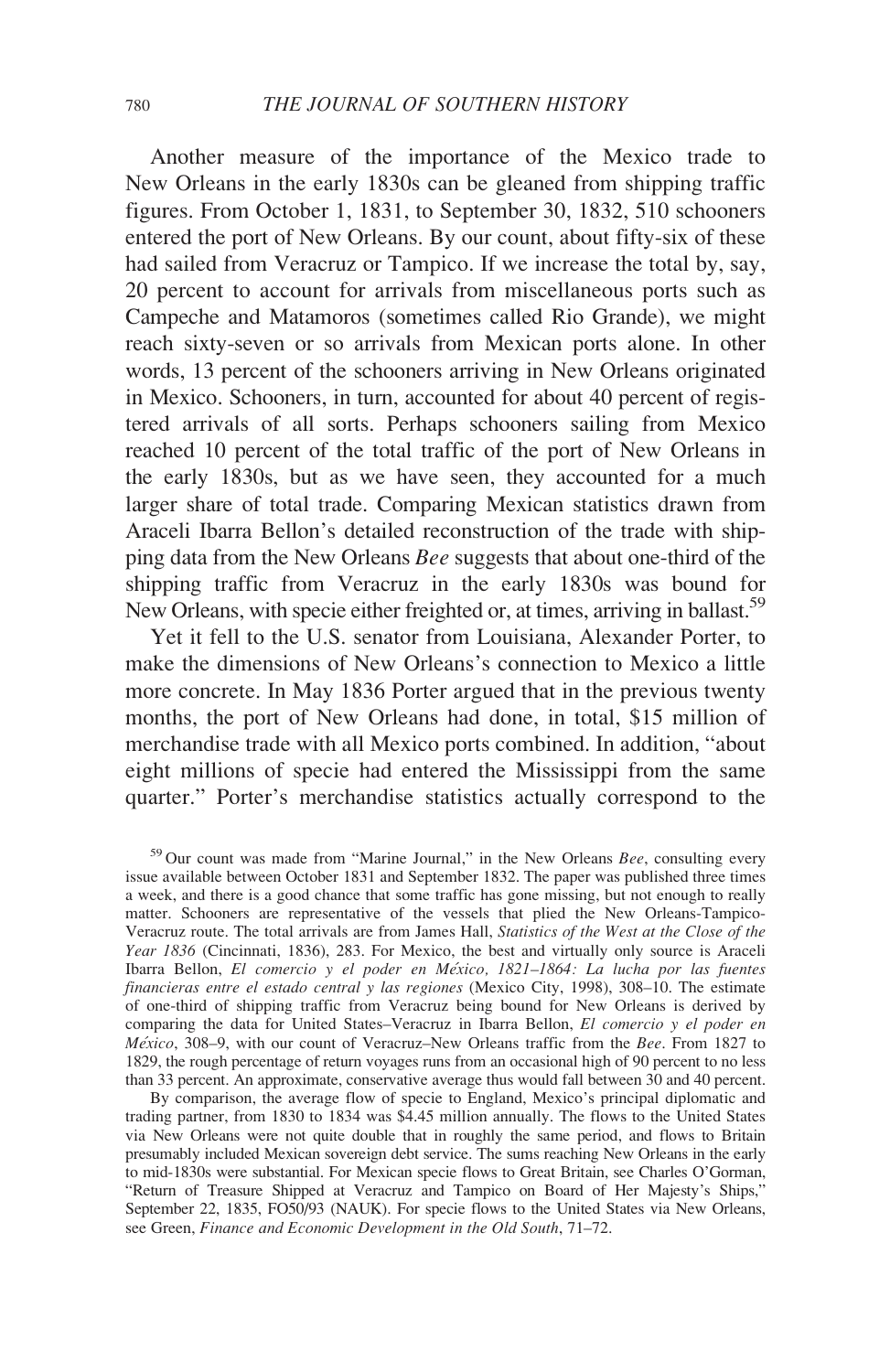commerce and navigation records of the United States for two years: October 1, 1834, through September 30, 1836, re-exports included. Registered imports of Mexican specie reached nearly \$13 million, of which about \$8 million occurred between October 1, 1834, and September 30, 1835. Porter clearly thought, not unreasonably, that if most Mexican specie passed through New Orleans—and it did—then a substantial amount of the merchandise bound for Mexico did so as well, even if the specie trade was financially more important. "Every interest in that State [Louisiana], agricultural as well as commercial, would be seriously affected by a change in our relations [with Mexico]," Porter announced.<sup>60</sup> It is easy to see why the Lizardi brothers made New Orleans their center of operations in the United States when they left Mexico. The manifest advantage of geography aside, where else, given that Havana was effectively off-limits for trading with Mexico, would the Lizardi have gone? Quite literally, they followed trade and commerce to New Orleans when political circumstances drove them there, and, in turn, trade and commerce to the port followed them. $61$ 

The relationship between the Mexican ports and New Orleans was nevertheless asymmetric, but at this point, New Orleans could and did absorb whatever the Mexicans could send. Given that so much of Mexico's trade to the United States was in specie, it makes sense that there should have been a discrepancy in volume (number of ships) and value (dollar amount of the trade), since such cargoes were worth a great deal relative to the space they occupied. Moreover, even the significance of specie reserves to the banking system was disproportionate to the absolute numbers of sailings. In a pinch, the arrival of even one boatload of specie from Mexico could and did make a difference to the liquidity of the New Orleans banks, especially during periods of monetary tightness.

A concrete illustration of the role of the Lizardi in providing liquidity—the ability to convert paper obligations such as banknotes into cash—came during the Panic of 1837. In October 1836, the specie balance of all deposit banks in Louisiana stood at roughly \$700,000,

 $^{60}$  Cong. Debates, 24 Cong., 1 Sess., 1418–19 (May 9, 1836), at 1419 (quotations); U.S. Bureau of Statistics, American Commerce: Commerce of South America, Central America, Mexico, and West Indies, with Share of the United States and Other Leading Nations Therein, 1821–1898 (Washington, D.C., 1899), 3284. The latter source is the definitive compendium of

 $61$  Havana functioned as the headquarters for Spain's efforts to reconquer Mexico, so that city's atmosphere was unlikely to have been congenial to the Lizardi, who had little use for the Spanish empire by 1830. Sorhegui D'Mares, La Habana en el Mediterráneo americano.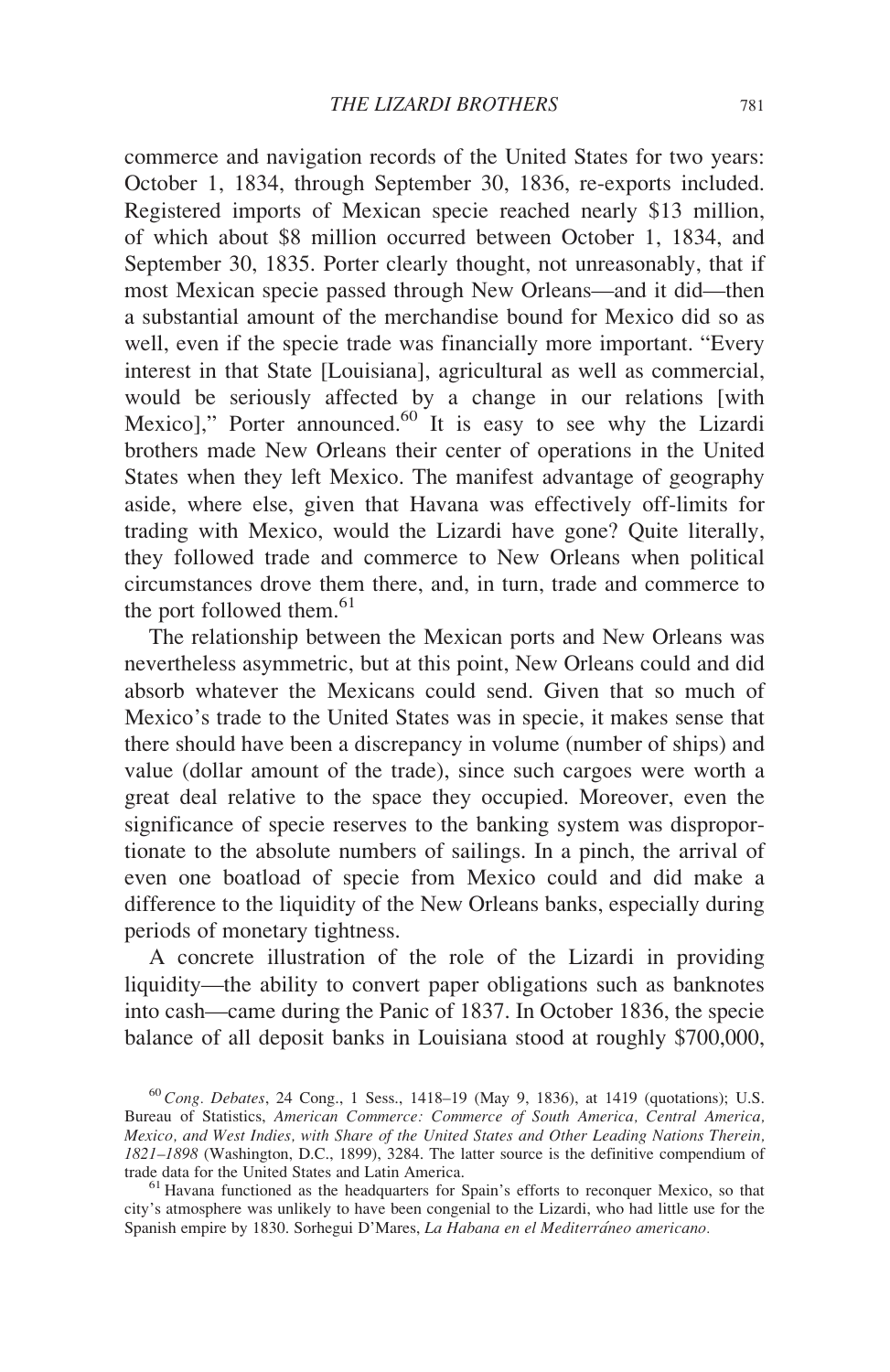and these were the reserves on which lending was based. From the end of October 1836 through August 1837, M. de Lizardi Co. and F. de Lizardi and Co. at the request of Citizens' Bank imported into the United States a total of \$1,626,048 from Mexico and Cuba, using bills of exchange drawn on London at the rate of 9 percent premium. In November 1836 alone, the Lizardi imported \$324,000 of specie, equivalent to more than 50 percent of the reserves of Louisiana deposit banks. This silver was distributed to the Canal and Banking Company; Bank of Orleans; Consolidated Association of the Planters of Louisiana; City Bank; Mechanics and Traders' Bank; Improvement and Banking Company; Gas-light and Banking Company; Commercial Bank; Carrollton Bank; Bank of Louisiana; and Atchafalaya Bank on a pro rata basis. It would be difficult to exaggerate the importance to New Orleans of the Lizardi Brothers' specie trade with Mexico and the Caribbean. A contemporary concluded, "Had three Houses in this city operated to the same extent within the same period, the suspension of specie payment would have not probably taken place in this and neighbouring States. Had ten Houses in the United States operated to the same extent, the suspension could not possibly have taken place." In short, the capital flows that the Lizardi brought to New Orleans helped mitigate the Panic of 1837.<sup>62</sup>

To gauge further the connection between the Lizardi Brothers' mercantile activity and the rise of New Orleans, it is necessary to consider four factors. First, political factors created the opportunity for an indirect trade involving New Orleans and Cuba, since Spain retained the island colony after 1823 while still refusing to recognize the independence of Mexico. At its nearest maritime approach, the formal boundaries between Cuba and Mexico are a scant 52.6 nautical miles.<sup>63</sup> Under ordinary circumstances, a vessel leaving Veracruz would make directly for Havana, or vice versa; this route had been the source of considerable trade between the two colonies, at least in the late eighteenth century. Such voyages were blocked after Spain's mainland

 $62$  Senate Documents, 24 Cong., 2 Sess., No. 21: Report from the Secretary of the Treasury with Statements of the Deposite Banks (Serial 297; Washington, D.C., 1836), 19-20; House Documents, 25 Cong., 2 Sess., No. 79: Condition of State Banks: Letter from the Secretary of the Treasury . . . (Serial 324; Washington, D.C., 1838), 652; Report of the Committee of Investigation (Selected from the Stockholders), 49 (quotation). The specie imported was financial proceeds, the product of lending. It must be understood as a capital movement: Mexican specie was traded not

 $^{63}$  U.S. State Department, Bureau of Intelligence and Research, *Maritime Boundary: Cuba*-Mexico, Limits in the Seas No. 104 (Washington, D.C., 1985), 6, http://www.state.gov/documents/ organization/59582.pdf.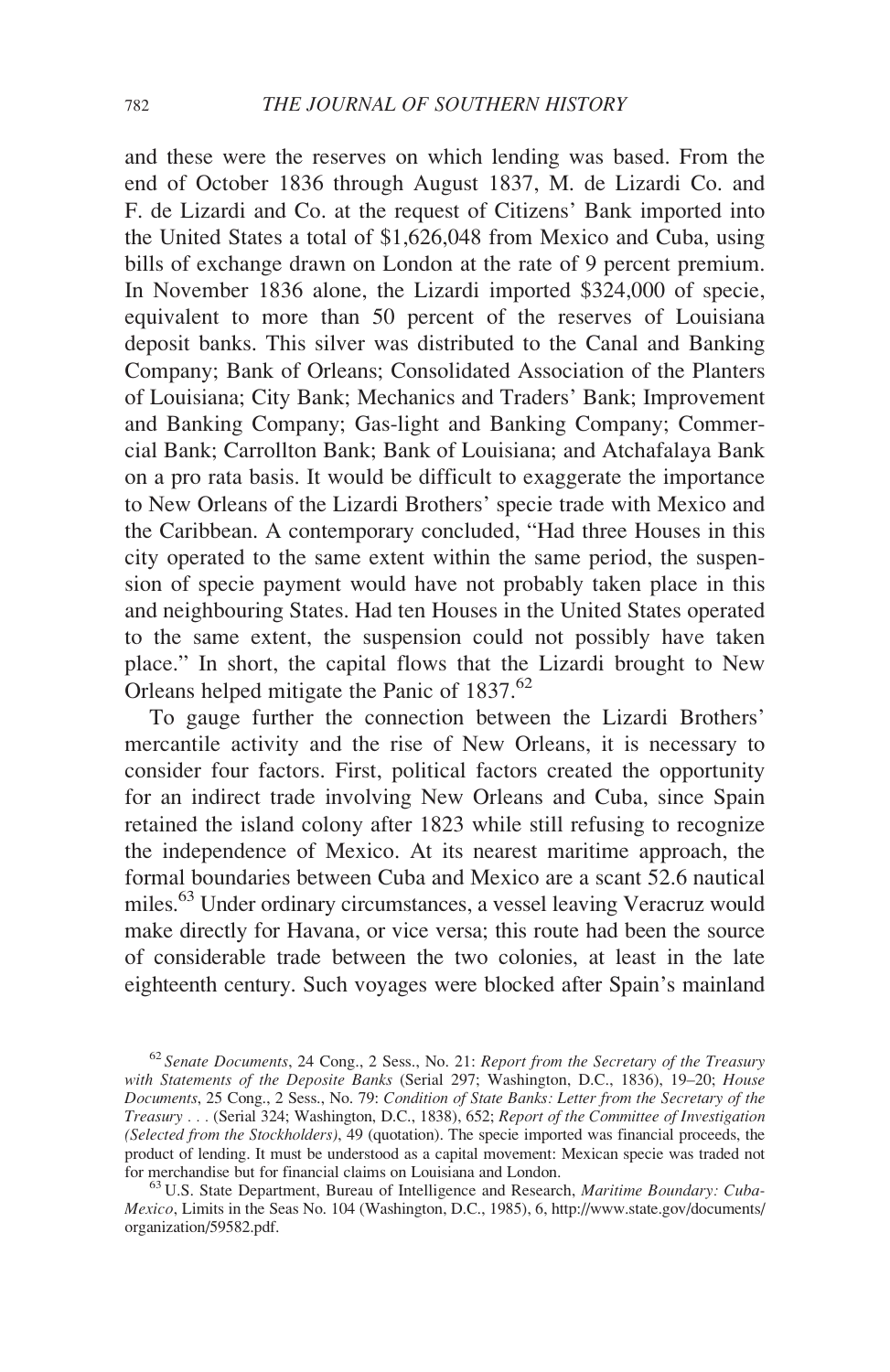American empire broke up in 1823, and remained so until 1837, when Spain finally recognized Mexican independence. So, essentially, during the period of the First Mexican Republic, direct trade between Mexico and Cuba was impossible for political reasons. However, nothing prevented indirect trade between Mexico and Cuba under a neutral flag, such as that of the United States, and the economical journey that emerged under political constraint was, for instance, Cádiz-Havana-New Orleans-Veracruz, or Tampico-New Orleans-Havana, or some variation. No less a Mexican polemicist than Carlos María de Bustamante wrote that "Spanish merchandise comes to us under different brands and names, but *it is Spanish*[,] the circuitous paths it takes to get to us notwithstanding." An amusing example was beeswax that came from Havana (perhaps imported from Cádiz) but was baptized "Kentoki" (Kentucky) in New Orleans before reshipment to Mexico. Yet there were other goods, such as the mercury used to refine Mexican silver ore, which came from Almadén in southern Spain, and whose elevated cost Bustamante, perhaps imprecisely, blamed on the indirect trade rather than the Rothschild monopoly on the reagent.<sup>64</sup> In any event, such trade distortions, profitable as they may have been to New Orleans, could persist only as long as diplomatic relations between Mexico and Spain remained suspended.

A second political factor was the Texas question and the Lizardi Brothers' direct involvement in supplying and financing the Mexican army. Once military hostilities had broken out between Texas and Mexico in 1835, a series of naval blockades, culminating in the French blockade of 1838, roiled maritime traffic in the Gulf of Mexico to a greater or lesser degree, depending on who was doing the blockading and which ports were under interdict. Texas did have a small navy that it deployed against Mexico. Mexico had a small and, in some ways, unexpectedly powerful naval force capable of doing serious damage to neutral shipping and to Texas. The French navy, of course, knew how to mount a maritime blockade; it had Buenos Aires under blockade at the same time as Veracruz in 1838. As if these complications were not enough, the Lizardi Brothers were partisans of Antonio López de Santa Anna in Mexico, and they were deeply involved in supplying money and materiel to the Mexican army that was trying to suppress Texas independence. To a surprising degree, the Texas rebellion

<sup>64</sup> Veracruz (Mex.) El Censor, January 3, 1831, p. [3] (first quotation), p. [2] (second quotation); Alma Parra, "Mercury's Agent: Lionel Davidson and the Rothschilds in Mexico," Rothschild Archive Annual Review, April 2007–March 2008, pp. 27–34.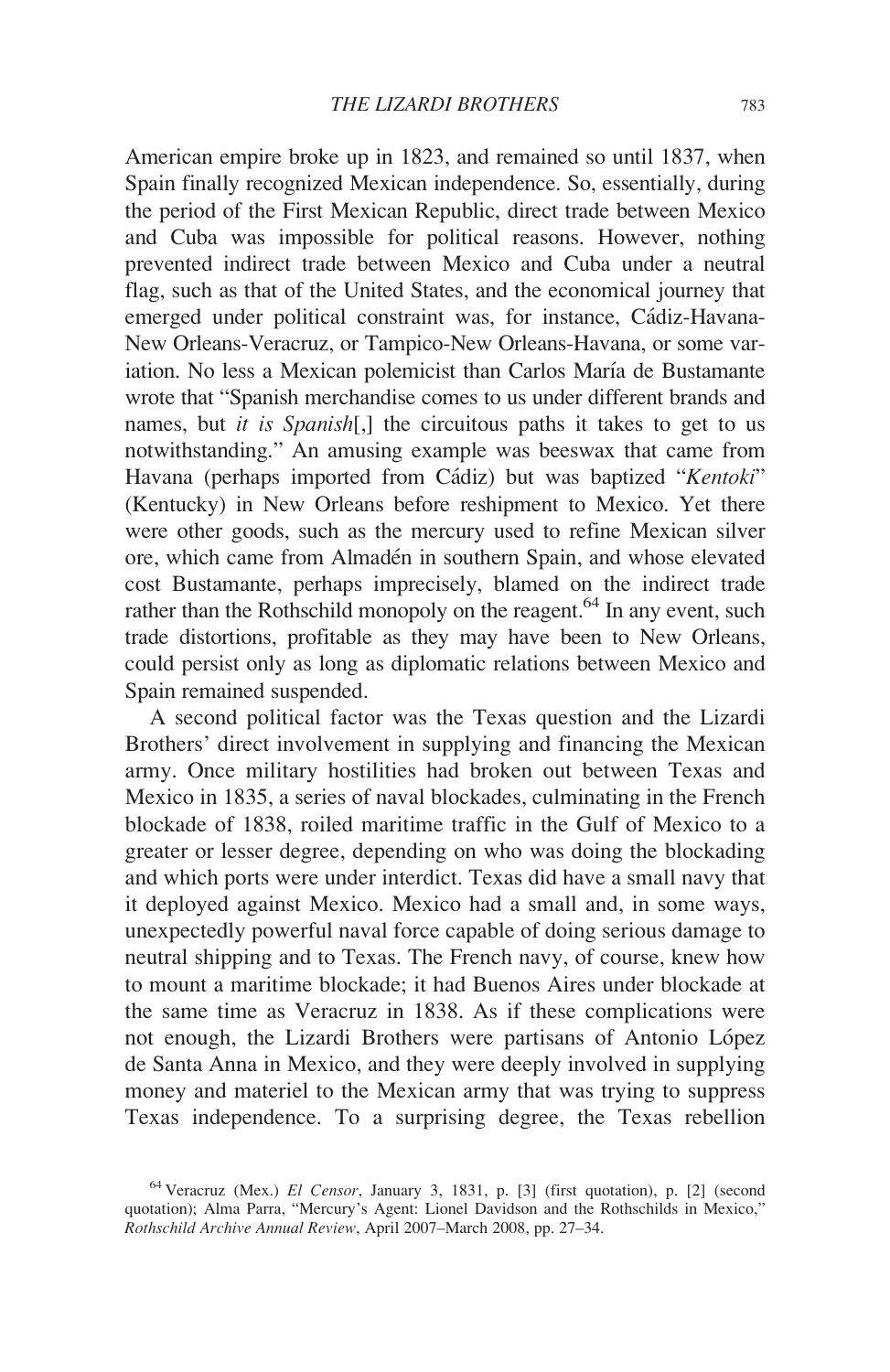drew supplies to New Orleans and contributed to booming conditions there in 1836 and 1837. The Mexican government earmarked over \$30,000 a month for the purchase of supplies in New Orleans during the Texas campaign. Another partner in Lizardi Brothers, Pedro de la Quintana, held literally a \$1 million contract from the Mexican government to finance the Texas campaign. As a result of the conflict, Lizardi Brothers became the largest firm in New Orleans trading with Mexico. $65$ 

When Santa Anna was taken prisoner by the Texas rebels in 1836, word of his capture reached Mexico through the Mexican consulate in New Orleans. Ostensibly, Santa Anna arranged for his parole by drawing a bill against "Lizardi of Veracruz," hoping they would honor it.<sup>66</sup> In another instance, the seizure of the Boston ship Pocket (under Santa Anna's flag) had taken place shortly after the vessel was placed under contract to M. de Lizardi and Co. while carrying a cargo of rice, flour, lard, and gunpowder, all supplied from New Orleans.<sup>67</sup> These were not isolated examples of Lizardi involvement. Remarkably, the Lizardi managed to hedge their interests from New Orleans by speculating in the debts of the Texas Republic, even as they financed Mexico's war against it. Both Manuel Julián de Lizardi and another partner, Manuel de la Quintana, were listed as outstanding creditors to the Republic of Texas after the Compromise of  $1850$ .<sup>68</sup> Whatever the outcome of the contest, the Lizardi Brothers were certain to make money.

L-E-1078 (Archivo Historico de la Secretaría de Relaciones Exteriores, Mexico City); Salvucci, Politics, Markets, and Mexico's "London Debt," 171 (quotation). Another version of this transaction, denied by Sam Houston with great irritation, suggests that the Lizardi supposedly arranged transfer of \$100,000 to Houston for Santa Anna's release after the latter mortgaged his Veracruz properties. See Houston *Telegraph and Texas Register*, August 10, 1842, p. 3.

 $^{67}$  The incident involving the *Pocket* is well known to historians of the Texas Revolution: see Robert W. Kesting, "Pocket," Handbook of Texas Online, https://tshaonline.org/handbook/ online/articles/qtp01; and Jordan, Lone Star Navy, 53-54. Vicente Filisola, Analisis del diario militar del General D. José Urréa durante la primera campaña de Tejas (Matamoros, 1838), 110, opined that the Lizardi firm wanted to "excuse itself from sending additional supplies to the Mexican army because of the Pocket incident."

 $68$  Petition of Citizens of New Orleans, Creditors of the Late Republic of Texas to the Thirty-Second Congress (New Orleans, 1852), 21; Williams, Animating Pursuits of Speculation, 213.

<sup>&</sup>lt;sup>65</sup> Jonathan W. Jordan, Lone Star Navy: Texas, the Fight for the Gulf of Mexico, and the Shaping of the American West (Washington, D.C., 2006), 34, 70; Elgin Williams, The Animating Pursuits of Speculation: Land Traffic in the Annexation of Texas (New York, 1949), 95–97; Resumen instructivo que publica el Comisario de División del Ejército de Operaciones sobre Tejas (Matamoros, 1837), 27, 31. Manuel Julián de Lizardi was one of the major contractors of the loan in Mexico to suppress the Texas rebellion. See "Important from Mexico: Extract from a Private Letter from an American Gentleman Now in the City of Mexico," New Orleans Commercial Bulletin, March 30, 1837. <sup>66</sup> Francisco Pizarro to the Secretary of Home and Foreign Relations, June 10, 1836, Legajo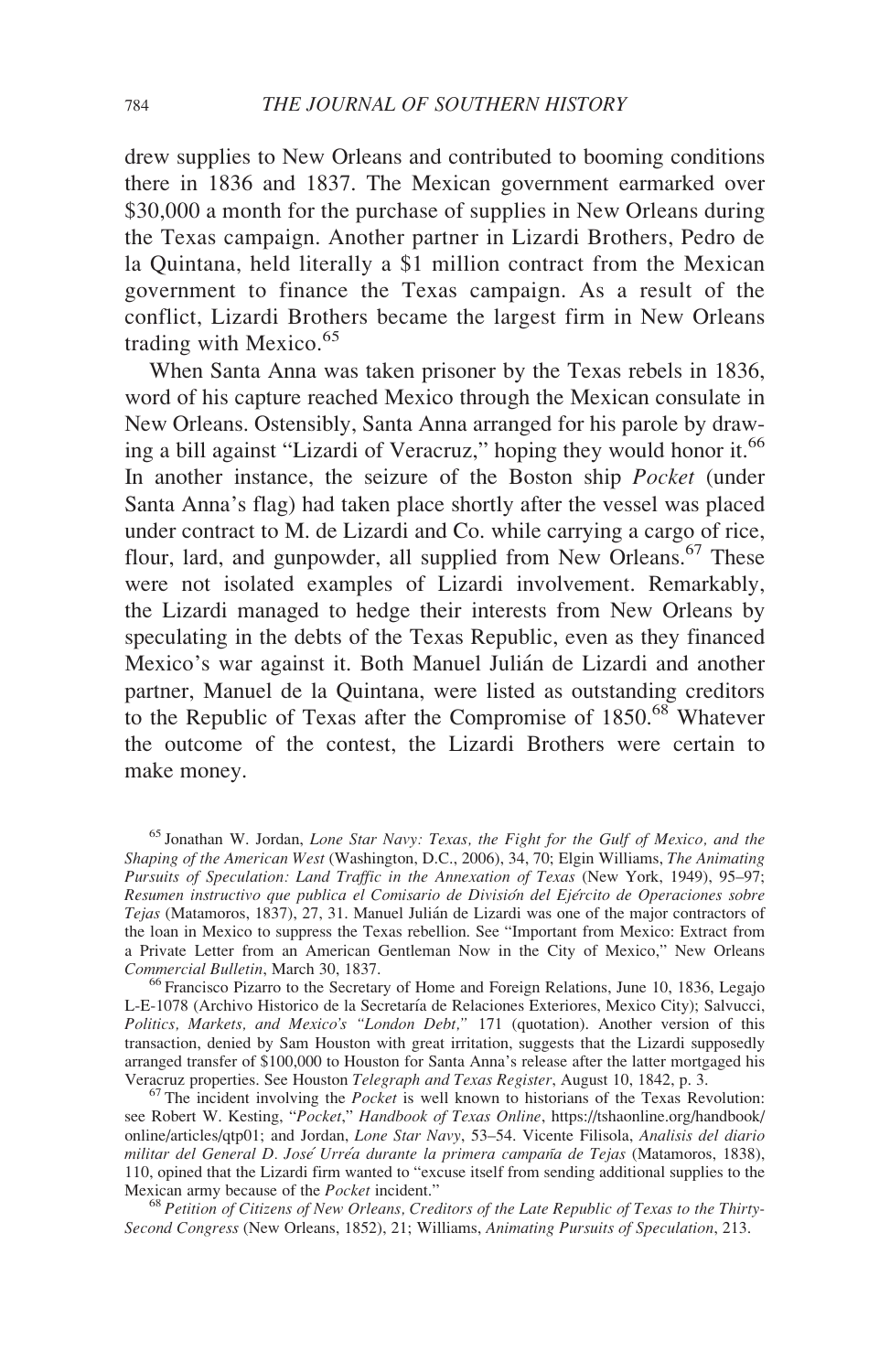The third factor that affected the profitability of the Lizardi Brothers' mercantile activity in New Orleans was the composition of Mexican exports per se. First, 77 percent of Mexican exports by value to the United States in the 1830s were specie and bullion. Second, 72 percent of U.S. exports by value to Mexico in the 1830s were re-exports. To wit, the United States was running an entrepôt trade to Mexico. Because much of this trade was channeled through New Orleans, it placed the movement of goods, capital, and shipping between the two countries under a set of interacting and largely, if not wholly, exogenous influences. These included the productivity of Mexican silver mining (rising in the 1830s); macroeconomic activity in Mexico (growing, but very slowly); the nature of Mexican commercial policy (increasingly restrictive in the 1830s); and the manner in which Mexico and the United States made their international balances. It would be an exaggeration to state that the Mexican silver exchanged for re-exports fueled the New Orleans boom. Yet it is not much of an exaggeration. As contemporaries observed, "The supply [of specie] at New Orleans has this advantage over that at New York—it is perennial. It continues all the year round, and every year in succession, and is the regular sequence of the Mexican trade. . . . [The "banks in New Orleans, and in the West," receive] the whole that comes to New Orleans from Mexico and the West Indies!"<sup>69</sup>

The fourth factor that affected the profitability of the Lizardi Brothers' Mexican trade was the overall impact of fluctuations in the Caribbean economy, and particularly the Cuban economy, on the commercial life of New Orleans. Aside from crop cycles and weather that made for persistent and strongly seasonal movements, there was the nature of monetary demand in the New Orleans (and, mutatis mutandis, the United States) banking system. Trade with Cuba affected commercial life in New Orleans, for Cuba in the 1830s supplied New Orleans merchants with coffee, tobacco, and sugar in abundance. In fact, in the late 1830s roughly half the coffee exported to the United States from Cuba was imported through New Orleans.<sup>70</sup> Merchants buying and selling these products demanded more credit (bank money), and credit rested, in part, on the specie reserves of the banking

<sup>69</sup> Richard J. Salvucci, "The Origins and Progress of U.S.-Mexican Trade, 1825–1884: 'Hoc opus, hic labor est,'" Hispanic American Historical Review, 71 (November 1991), 697–735, esp. 707, 701; "New Orleans.—Specie," Washington (D.C.) *Extra Globe*, 4 (May 3, 1838), 93 (quotation).

 $170$  New Orleans Bee, May 28, 1839, p. [2].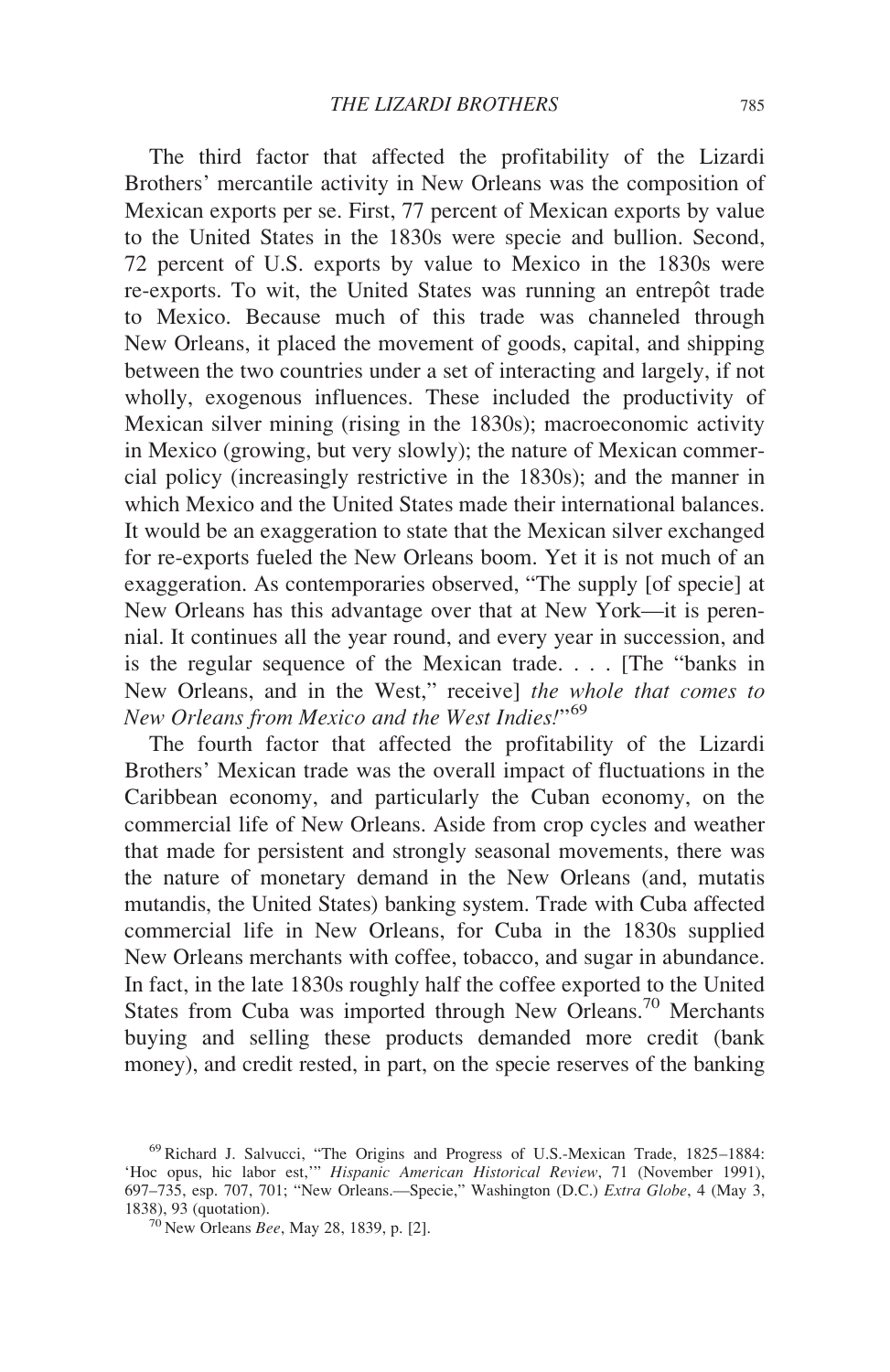system. The specie came from Mexico, which thereby closed the circuit with Cuba.

As a concrete illustration, consider the data in Table 1. It summarizes trade between the United States, Mexico, and Cuba in the 1830s. Assuming we could regard the three as an independent trading system (that is, as if there were no trade with the rest of the world), as a kind of Gulf Caribbean basin oriented toward the United States, what would the flows look like? Using the actual data recorded, the results are enlightening. The overall estimated "Current" account balance between the parties is about –\$14 million for the decade or within \$1.5 million of balances on an annual basis. The discrepancy is small and could easily be explained by smuggling, errors of measurement, or omission—the customary factors. It is more than close enough to be

### TABLE 1

THE CUBA-MEXICO-UNITED STATES TRADE SYSTEM, 1831–1841 (CUMULATIVE)

| Merchandise                                 |                 |         |                               |                |
|---------------------------------------------|-----------------|---------|-------------------------------|----------------|
| U.S. Exports $(X)$                          |                 |         | U.S. Imports $(M)$            | <b>Balance</b> |
| $(+)$ To Mexico                             | 46.7            |         | $(-)$ From Mexico 8.7         | 38.0           |
| $(+)$ To Cuba                               | 54.9            |         | $(-)$ From Cuba 100.7 $-45.8$ |                |
| $(X-M)$                                     |                 | (A)     |                               | $-7.2$         |
| Estimated<br><b>Invisibles</b><br>(To U.S.) |                 | (B)     |                               | 40.0           |
| Merchandise + Invisibles<br><b>Balance</b>  |                 | $(A+B)$ |                               | 32.8           |
| Specie (Coin) and<br><b>Bullion</b>         |                 |         |                               |                |
| Mexico                                      |                 | (C)     | Net to U.S.                   | $-45.7$        |
| Cuba                                        |                 | (D)     | Net to U.S.                   | $-1.1$         |
| <b>Bullion Balance</b>                      |                 | $(C+D)$ |                               | $-46.8$        |
| "Current" Account<br><b>Balance</b>         | $(A+B) + (C+D)$ |         |                               | $-14.0$        |

NOTE: In millions of current dollars. No trade with the rest of the world assumed. All balances are cumulative.

SOURCES: All merchandise and specie and bullion data are taken from American Commerce: Commerce of South America, Central America, Mexico, and West Indies, with the Share of the United States and Other Leading Nations Therein, 1821–1898 (Washington, D.C., 1899), 3284, 3294, 3323, 3330. For the calculation of Invisibles credited to the United States, see Richard J. Salvucci, "The Origins and Progress of U.S.-Mexican Trade, 1825–1884: 'Hoc opus, hic labor est,'" Hispanic American Historical Review, 71 (November 1991), 697–735, esp. 732–34.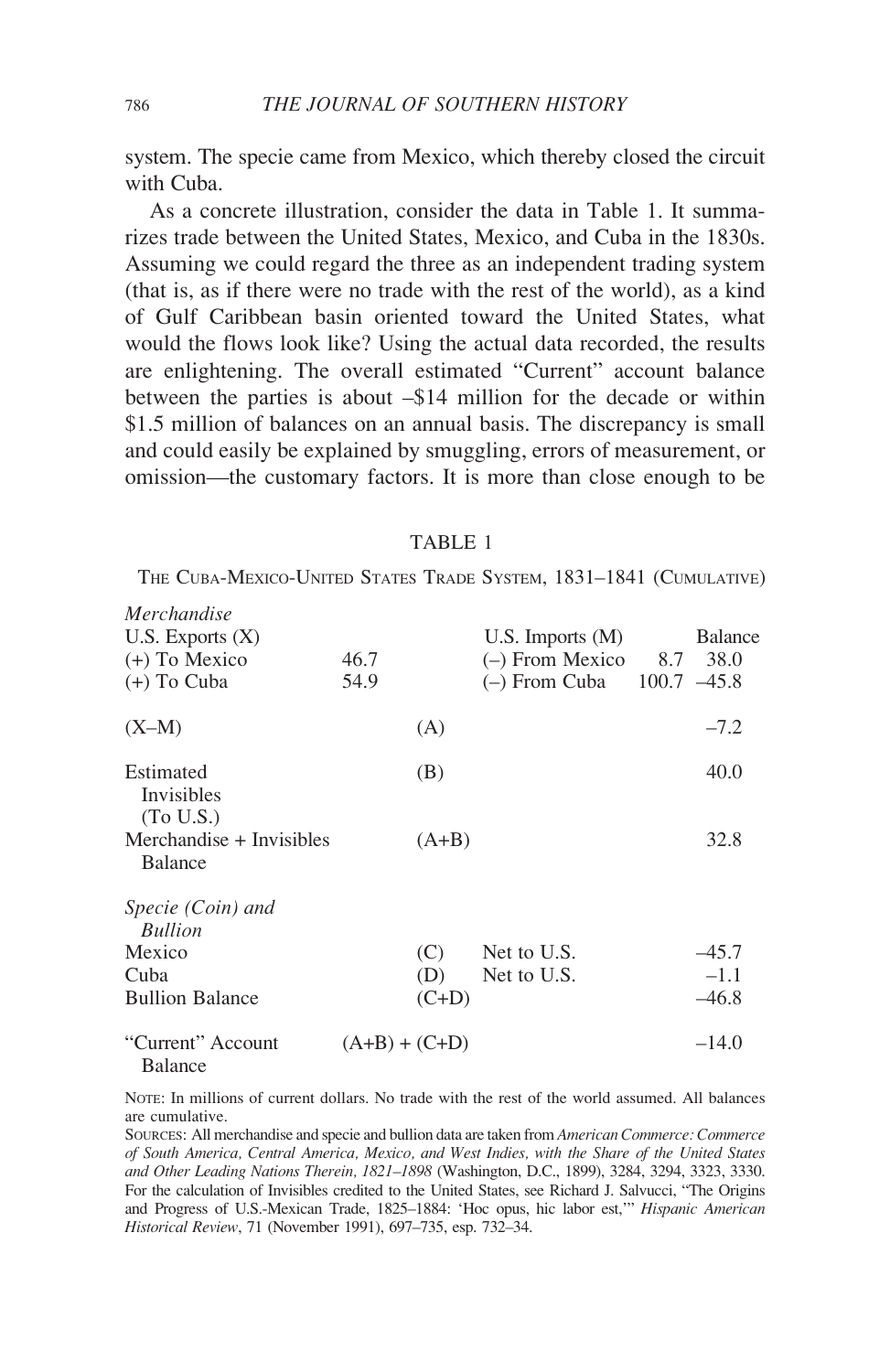plausible. The point is that we can regard the flows of trade and capital between Cuba, Mexico, and the United States—a trade centered on New Orleans and in which the Lizardi were substantial participants as if it were a closed system that largely financed itself. There was, in a sense, a Gulf Caribbean economy centered on New Orleans in the 1830s. The Lizardi brothers were, to be sure, not the only ones who participated in it, but it would be difficult to imagine actors with a more significant or sizable share. In short, the Lizardi brought one fortune to New Orleans from Mexico and then promptly made another.

The Lizardi family took advantage of a unique combination of political and economic circumstances at the end of the eighteenth and beginning of the nineteenth centuries. The commercial reforms undertaken by the Spanish empire after 1763 and the disruptions of the Napoleonic Wars after 1793 created new opportunities for the merchants of Veracruz, who were particularly instrumental in opening contacts with the wider Caribbean and La Luisiana. Yet the revolutionary forces soon unleashed in Mexico—indeed, throughout most of the Spanish empire—caused some to reconsider their loyalties. For the Olaza´bal-Lizardi-Migoni family, the independence of Mexico offered immense occasions for profit, even as it posed an inevitable threat to the interests of other established merchant families. As a result, when some Spaniards were expelled by decree from Mexico in 1829, the Lizardi had already begun to move their personal estate to London and Paris, whose financial institutions could accommodate their assets. But the Lizardi, particularly Manuel Julián de Lizardi, realized that New Orleans, and Louisiana more generally, offered new and lucrative prospects for the investment and multiplication of their capital in real estate, banking, and finance, in addition to opportunities in the importexport trade and cotton factoring. The very contacts that Olazábal had cultivated out of Veracruz assisted the next generation of Lizardi in this transition, to the benefit of all: the movement of financial capital and specie to an economy hungry for both was an outstanding case of trade complementarities. As a result, the Lizardi were able to thrive in an economic system that ultimately linked New Orleans, Mexico, and Cuba, with variations controlled by the changing political regimes of the day. Theirs makes for a fascinating story.

In other ways, this trading relationship was not complementary but, rather, took place at Mexico's expense. At least a part of New Orleans was built on capital that had been accumulated in Mexico but did not remain there in the long run. Rather, this capital injected significant funds into New Orleans during the Mexican period of the 1830s.